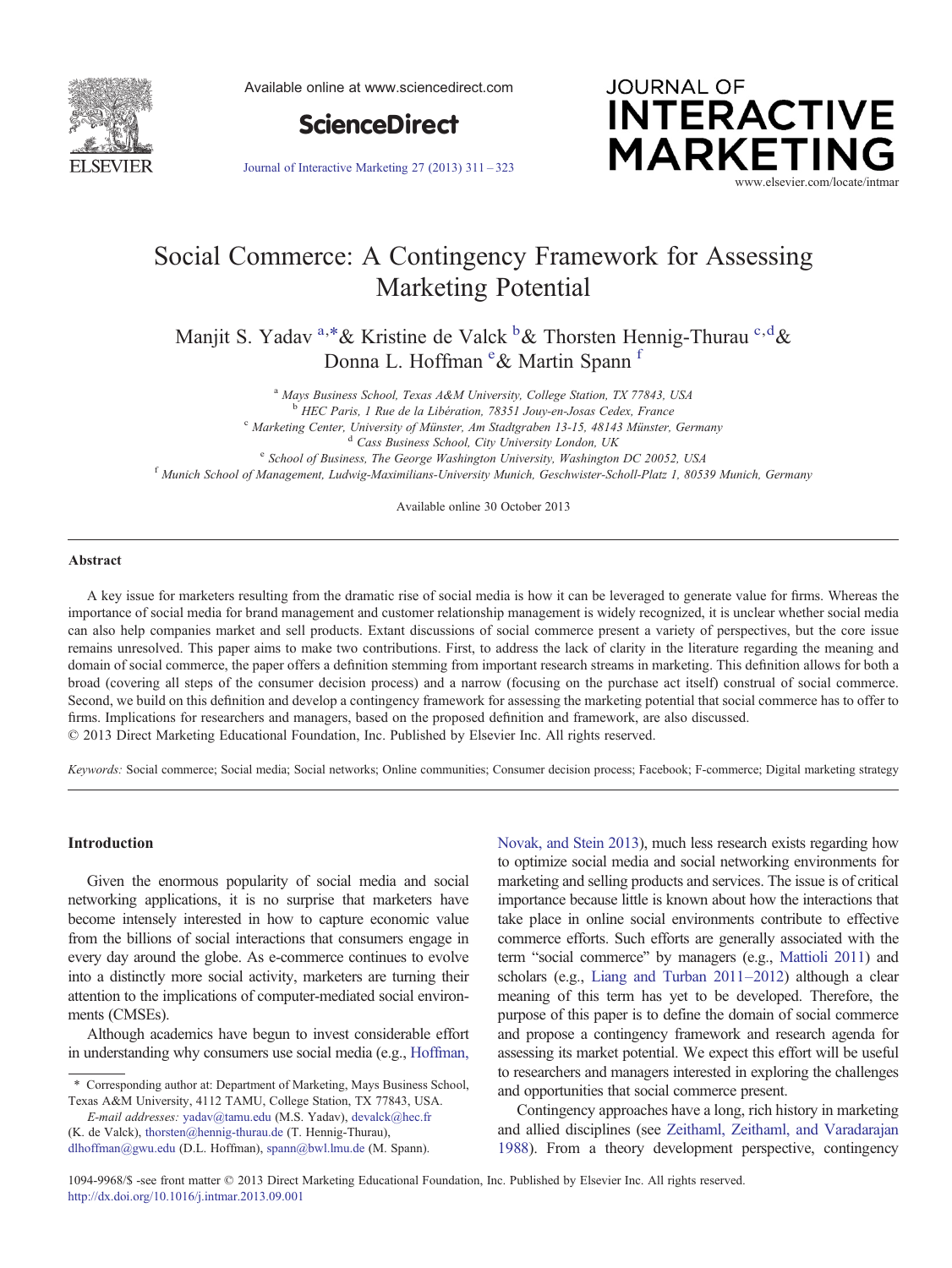frameworks allow researchers to develop more nuanced conceptual arguments aimed at identifying conditions in which the strength of focal main effects is stronger or weaker—depending upon certain contingency factors. This theory development approach, by directing attention at interaction effects, imposes considerable discipline on researchers by demanding that the conceptual basis for the following be articulated: potential antecedents and outcome constructs, the causal nexus between them, the delineation of specific factors that can alter the nature of these relationships, and the identification of alternate paths that different firms can follow to reach the same performance outcome (i.e., the notion of equifinality). Following the rationale and evidence presented by [Zeithaml, Varadarajan, and Zeithaml \(1988\)](#page-12-0) across a broad range of research contexts, we believe that a contingency framework of social commerce can play an important role in advancing theoretical and empirical work on this topic.

In what follows, we first review the literature on social commerce and offer a theoretical definition of the concept. We then introduce our contingency framework, offering research propositions. We conclude by discussing implications for future research and managers of different organizations that are affected by social commerce.

# Extant Perspectives on Social Commerce

## Lack of Clarity Regarding the Domain of Social Commerce

As interest in the potential commercial implications of social media has grown in recent years, several efforts have been made to understand what the term "social commerce" represents (for an overview of recent efforts, see [Liang and Turban 2011](#page-11-0)–2012; [Marsden and Chaney 2012\)](#page-11-0). However, as is often the case with rapidly-changing trends in the digital marketplace, these efforts have been less than satisfactory. In their editorial to a Special Issue on social commerce of the International Journal of Electronic Commerce, [Liang and Turban \(2011](#page-11-0)–2012) summarized the state of research on social commerce and noted that "there is no standard definition" (p 6) of the phenomenon in question. However, they identified two "fundamental elements" of social commerce: social media and commercial activities.

Taking a collective look at extant work that seeks to characterize the domain of social commerce, it is evident that there is much confusion about what the term social commerce means. It has been used to refer to a variety of firm-related activities, but also to activities that consumers engage in the digital marketplace (see [Marsden and Chaney 2012](#page-11-0)). References to firm-related activities usually focus on creating such environments (e.g., the development of online communities where potential customers can interact with each other), while references to consumer-related activities often emphasize shopping/transactions in online environments that have 'social content' (e.g., buying a product after reading a review). [Stephen](#page-12-0) [and Toubia \(2010\)](#page-12-0) limit the social commerce concept to contexts where sellers are consumers, but not firms.

From our perspective, this conceptual confusion stems from two main considerations: (1) it is unclear whether the term social commerce pertains to activities of consumers, firms, or both; and (2) it is unclear what specific activities are (or are not) included in the domain of social commerce. Regarding the first issue, we believe that consumer- and firm-related activities in the marketplace are intrinsically linked and thus the domain of social commerce should refer to both consumer- and firm-related activities. Our position regarding the domain of social commerce is that it should not be construed narrowly as referring only to transactions. Computer-mediated environments (CMEs) can facilitate a broad range of activities that may directly, but also indirectly, impact a focal transaction (see, e.g., [Edelman 2010\)](#page-11-0). Specifically, as we discuss below, the domain of social commerce should encompass exchange-related activities that occur before, during, and after a focal transaction.

Our broader view of social commerce is consistent with recent industry efforts to develop metrics for "socially-influenced commerce" (e.g., new functionalities of Google Analytics that offer "attribution analysis" to track a series of social interactions and assess how, over time, they may eventually lead to a transaction). Google and Facebook's initiatives to "socialize" search (e.g., customizing product-search results based on preferences of individuals in a social network) also reflect the potentially significant role that online social interactions can play in shaping individuals' activities in CMEs. At the same time, to be meaningful, the concept of social commerce must be distinguished from other established concepts such as electronic commerce. We view the domain of social commerce to be a subset of electronic commerce. Whereas electronic commerce focuses on exchange-related activities in CMEs, we limit the domain of social commerce to exchange-related activities that have a clearly defined social component—that is, activities that occur in, or are influenced by, an individual's social network.

## Proposed Definition of Social Commerce

Guided by our perspective outlined above, and to facilitate consistent use of this construct in future research efforts, we offer the following definition:

Social commerce refers to exchange-related activities that occur in, or are influenced by, an individual's social network in computer-mediated social environments, where the activities correspond to the need recognition, pre-purchase, purchase, and post-purchase stages of a focal exchange.

There are two important building blocks of our proposed definition. First, the scope of social commerce refers to exchange-related activities that include, but are not limited to, transactions. The domain of exchange-related activities in our definition is broad—it includes activities that occur in both online and offline environments. We argue that there is both a consumer-side and a firm-side to activities that comprise the domain of social commerce. Thus, activities that consumers engage in before, during, and after a transaction, along with corresponding firms' initiatives to facilitate those activities, are included in the domain of social commerce. This multi-faceted perspective is consistent with contemporary discussions of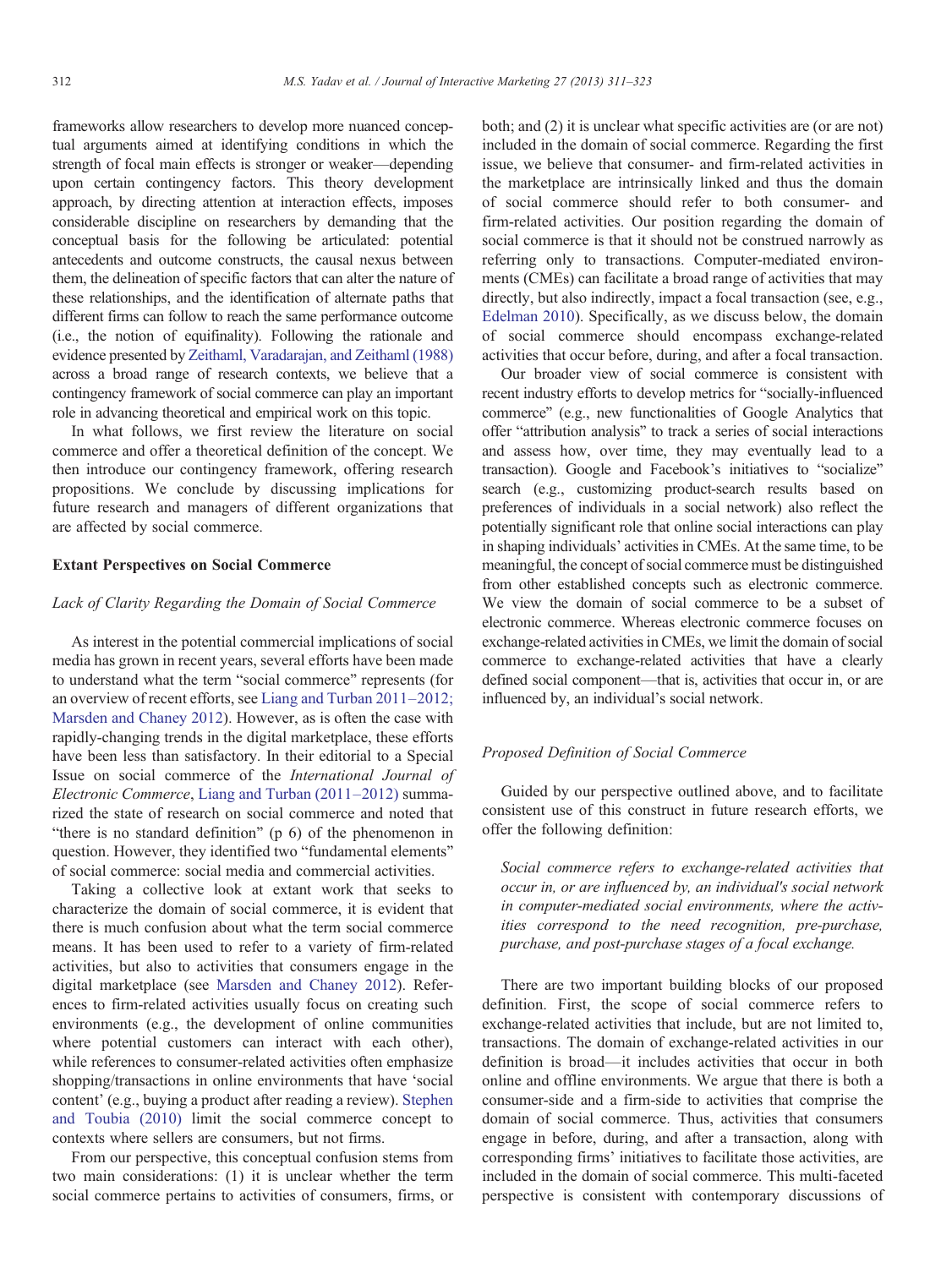social commerce ([Liang and Turban 2011](#page-11-0)–2012; Marsden and [Chaney 2012](#page-11-0)). The notion of exchange—referring, generally, to a reciprocal relationship between two entities—is a foundational concept in the marketing discipline (see [Bagozzi](#page-11-0) [1975](#page-11-0)). By explicitly incorporating the notion of exchange in the definition, we are able to connect an emerging phenomenon with long-standing foundational ideas in the marketing discipline. We believe this conceptual continuity is a desirable feature of the proposed definition.

The second building block of our definition is the computer-mediated social environments (CMSEs). In their seminal article that sparked considerable interest in the marketing discipline, [Hoffman and Novak \(1996\)](#page-11-0) describe a computer-mediated environment (CME) as a "dynamic distributed network, potentially global in scope, together with associated hardware and software" (p 53). Using this network, firms and consumers access hypermedia (i.e., digital) content and interact with one another. According to our definition, social commerce occurs in a subset of CMEs—those that are social. But what exactly makes CMEs social?

To address this question, we rely on a rich body of literature that has built on [Rheingold's \(1993\)](#page-12-0) influential work on virtual or online communities in which individuals congregate and interact via computer-mediated communication.<sup>1</sup> Almost two decades after Rheingold's prescient analysis, a number of initiatives such as Facebook, Twitter, and Pinterest have emerged as global CMEs with substantial social characteristics—digital environments that we refer to as CMSEs. In addition, many firms—retailers and non-retailers—have added social user-generated content (UGC) features to their sites that allow these sites to mimic characteristics of online communities (e.g., by highlighting comments from a user's social network).

A broad spectrum of CMSEs exists, with the number and level of personal relevance of social components varying significantly across CMSEs. This heterogeneity of CMSEs has important implications, as comments from people who are part of a consumer's personal social environment (such as Google plus or Facebook "friends") may have more personal relevance—and, perhaps, more influence—than comments from unknown or anonymous consumers. A key issue is how the boundary of an individual's social network is defined. Following [Rheingold](#page-12-0) [\(1993, p. 5\),](#page-12-0) we delineate the boundary based on the existence of "webs of personal relations" that stem from meaningful, sustained social interactions and personal connections among network members. Such interactions and connections are more likely for a

group of Facebook users, but not for Amazon customers. In practice, how a specific threshold of interactions and connections is established may be an empirical, operational issue that researchers will have to establish when delineating the boundaries of an individual's social network—and, thus, domain of social commerce activities relevant in the context of that social network.

In summary, the proposed definition of social commerce is parsimonious, addresses the prevailing confusion about the domain of this concept, is linked to important theoretical streams within the marketing domain, and allows us to clearly delineate the scope of consumer- and firm-related activities pertaining to social commerce. We will build on this definition to develop a contingency framework in which we describe in more detail: (1) exchange-related activities between consumers and firms that are facilitated by computer-mediated social environments; and (2) conditions under which the facilitative role of such CMSEs is weakened or strengthened. To facilitate the development of this framework, the next section provides an overview of key insights from current research and trends related to social commerce.

## Current Social Commerce Research and Trends

While there has been an explosion of research on social media, most of that research has tended to focus on consumer behavior in social networking sites like Facebook or on the implications of online word-of-mouth. There has been much less research examining how social media applications and networks might promote the creation of economic value. This is important because the results to date have been disappointing.

Facebook, for example, has had a number of high profile stumbles in the social commerce arena. First, in late 2007, there was Beacon, Facebook's ill-fated attempt to link consumers' browsing behavior on third-party Web sites to the ads they would see on Facebook. Facebook shut down the advertising platform in the fall of 2009 after they settled a class-action lawsuit charging the company with violating consumers' privacy ([Vascellaro 2009](#page-12-0)). Next, in 2009, Facebook launched their foray into social commerce with "F-commerce," online storefronts created by well-known retailers like Nordstrom and Gap to sell products through Facebook. But the service never took off, less than 10% of brands on Facebook ever bothered to set up a storefront, and retailers who did have storefronts concluded that Facebook users are not there to shop but to socialize, and shut their Facebook storefronts in early 2012 ([Miller 2012](#page-12-0)). Recently, however, there has been an interest in F-commerce among small business retailers, presumably because it is an easy and inexpensive way to experiment with social commerce ([Zimmerman 2012](#page-12-0)). Twitter, thus far, has similarly had only limited success as a social commerce platform. For the most part, brands have been slow to exploit Twitter as an e-commerce driver. A notable exception is Zappos; the company reports that an order shared on Twitter results in \$33.66 in sales for Zappos, compared to only \$2.08 for Facebook and only \$.75 for Pinterest ([Thomas 2012](#page-12-0); see also [Deloitte 2013](#page-11-0) for a study conducted by Twitter that shows a link between tweets and sales outcomes).

Most recently, an IBM study of the effectiveness of online promotions tied to "Black Friday" in 2012 found that while

<sup>&</sup>lt;sup>1</sup> As this paper focuses on CMSEs, we limit our discussion to social interactions in online environments. This does not imply that social interactions that occur in offline contexts are not relevant. In fact, the extensive marketing literature on word-of-mouth effects attests to the significant role that offline social interactions can play in shaping exchange-related activities. The objective of this paper, however, is to delineate the role that social interactions in online environments can play in shaping exchange-related activities. Therefore, for ease of exposition, our discussion is limited to social interactions that occur in online environments. At the same time, as noted earlier, the domain of exchange-related activities in our definition is broad—it includes activities that occur in both online and offline environments.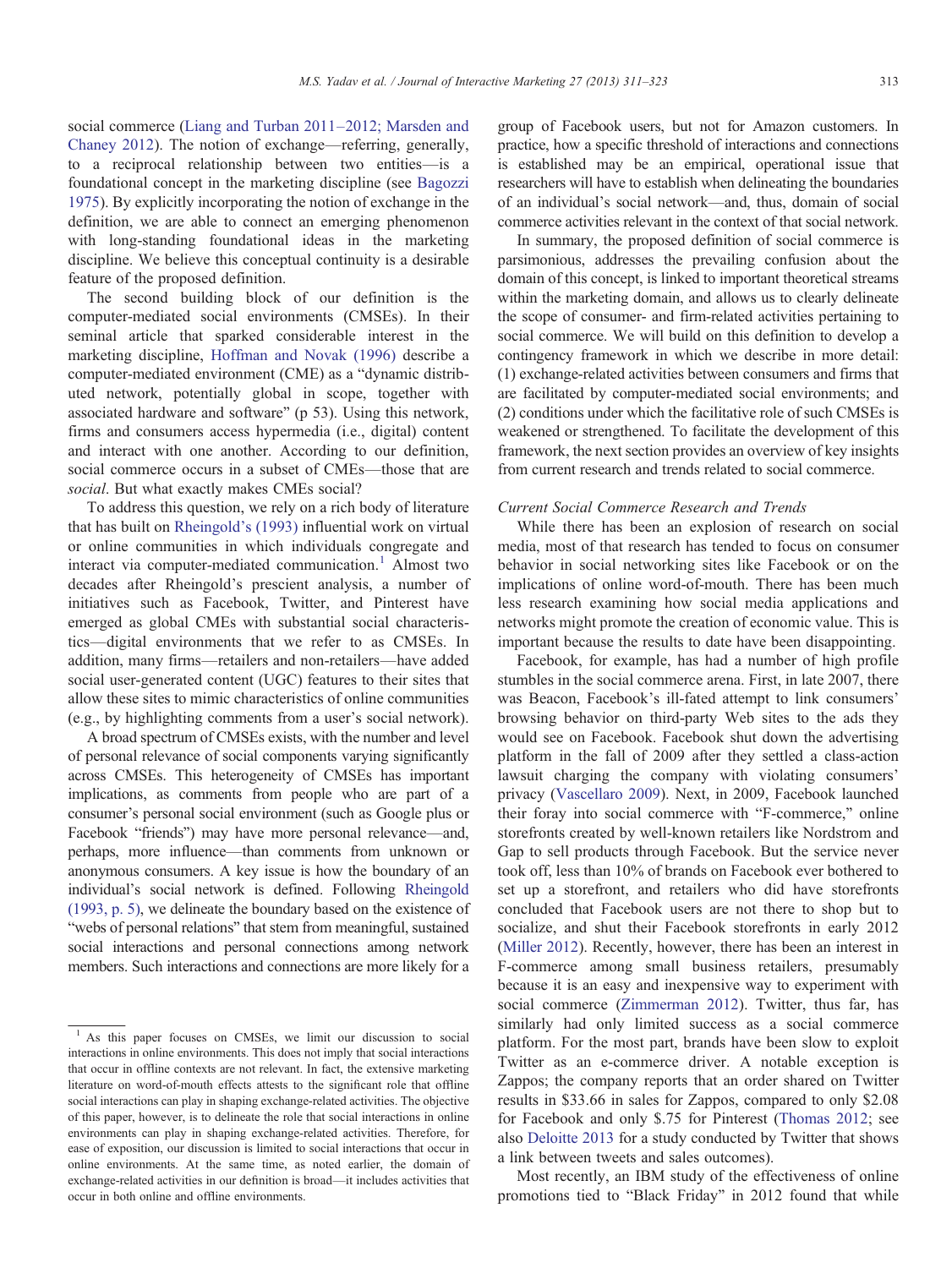consumers are using mobile technologies, especially the iPad, to shop online, sales attributable to social media, such as Facebook, Twitter, LinkedIn and YouTube were actually down 35% from 2011, accounting for less than 1/2 of 1% (0.34) of all online sales on Black Friday ([IBM 2012\)](#page-11-0). We do not believe this means that social commerce is dead on arrival. Instead, we suggest that research is needed to carefully examine the path from social interaction to transaction. If a consumer "likes" a brand on Facebook, does that increase the probability of an eventual sale? Can a brand's Twitter followers motivate brand loyalty? Does a brand's viral YouTube video translate to improved brand metrics?

Marketers are also beginning to focus on the value of "earned" social media. For example, [Stephen and Galak \(2012\)](#page-12-0) find that socially earned media can have a long-term impact on sales and helps to drive more traditional earned media. The effects appear to be particularly pronounced for online communities, suggesting interesting opportunities for marketers who are thinking of increasing their use of CMSEs as part of their larger marketing plans.

Why consumers might contribute to social media sites, thereby increasing earned media, was recently investigated by [Toubia and Stephen \(2013\)](#page-12-0). In an investigation involving Twitter users, these authors found that consumers contribute for both intrinsic and image-related reasons. Paradoxically, consumers may become less active Twitter users, and less likely brand advocates, when firms follow them. This suggests that social media like Twitter may be more useful as a broadcast channel for social commerce efforts, than a consumer tracking channel.

A few studies in a recent volume specifically devoted to social commerce have begun to point the way. [Olbrich and Holsing](#page-12-0) [\(2011](#page-12-0)–12) examined the factors that predict purchase in social shopping communities. Social shopping explicitly links social networks and online retailing. Popular examples include Polyvore and ThisNext. Their analysis of over 2.7 million consumer sessions from a social shopping community revealed that direct shopping features such as filters and search did not promote click-through to the retailer, while social shopping features such as ratings and tags did. This suggests that social interaction can indeed facilitate transactions.

In a study that has implications for video sharing sites like YouTube, [Pagani and Mirabello \(2011](#page-12-0)–12) tested the hypothesis that personal engagement and social engagement would lead to both active and passive usage on the site. Based on their analysis of seven social TV Web sites like Hulu, the authors found that both types of engagement affect both types of behaviors (i.e. active and passive usage of the site). Engagement is conceptualized as individuals' online experiences. The authors conclude that these effects bode well for firms' social commerce initiatives.

[Liang et al. \(2011](#page-11-0)–2012) hypothesized that microblogs like Twitter have the potential to promote social commerce behaviors and ongoing social sharing behaviors, if they offer social support and high-quality service. Their analysis of a popular Taiwanese microblogging site supported their analysis and provided evidence that the effect is due in part to the sense of commitment, trust and satisfaction that the microblogging

members experience with the service. Their results reinforce the idea that when consumers experience social rewards from their social interactions, social commerce is more likely to occur.

Collectively, these studies indicate that online social interactions can create value for consumers, but many questions remain unanswered about how and when such interactions facilitate actual transactions in the marketplace. In the next section, to address this issue, we present our contingency framework for assessing the market potential of social commerce.

# A Contingency Framework for Assessing the Marketing Potential of Social Commerce

## Overview of the Framework

The proposed contingency framework of social commerce (see [Fig. 1\)](#page-4-0) has the following components: (1) firm's presence and initiatives in CMSEs; (2) outcomes related to consumers' decision-making that stem from the firm's presence and initiatives in CMSEs; and (3) factors that moderate the relationships between our primary antecedent constructs and outcomes.

The framework builds on two central arguments. The first argument is that CMSEs offer potential value to consumers in the form of information that is social—a combination of two key elements of the uses and gratifications theory explaining what motivates people to use media ([Katz, Blumler, and Gurevitch](#page-11-0) [1974](#page-11-0)–75). Second, a firm's effort related to CMSEs can play a facilitative role in influencing outcomes related to consumer decision-making, with the strength of this facilitative role varying across product and platform characteristics.

Both arguments are consistent with theoretical work on the potential value created by computer-mediated environments, in general, and contingency frameworks that have been proposed to understand how such value may be created for consumers and firms who participate in these environments (see, e.g., [Varadarajan and Yadav 2002; Yadav and Varadarajan 2005\)](#page-12-0). In our framework, consumer and broad environmental characteristics are depicted as illustrative control variables; other factors may also play a role. A brief description of these components of the framework is provided below.

## Key Antecedent and Outcome Constructs

In the contingency framework, the unit of analysis is a firm that offers a focal product (good or service) in the marketplace. The primary antecedent construct in the model is the firm's presence and initiatives in CMSEs. This construct refers to the efforts of a focal firm with respect to (1) creating a presence in one or more CMSEs; and/or (2) specific activities the firm engages in to leverage its presence in CMSEs. [Godes et al. \(2005\)](#page-11-0) proposed that there are four principal, not mutually exclusive, roles that firms can play in their management of social consumer interactions (which include online interactions).

First, firms may create a presence in social networks (e.g., establishing a brand page on Facebook) simply to collect market information from consumers' posts. Second, firms may use social networks to foster conversations between consumers. They can do so, for example, by adding social networking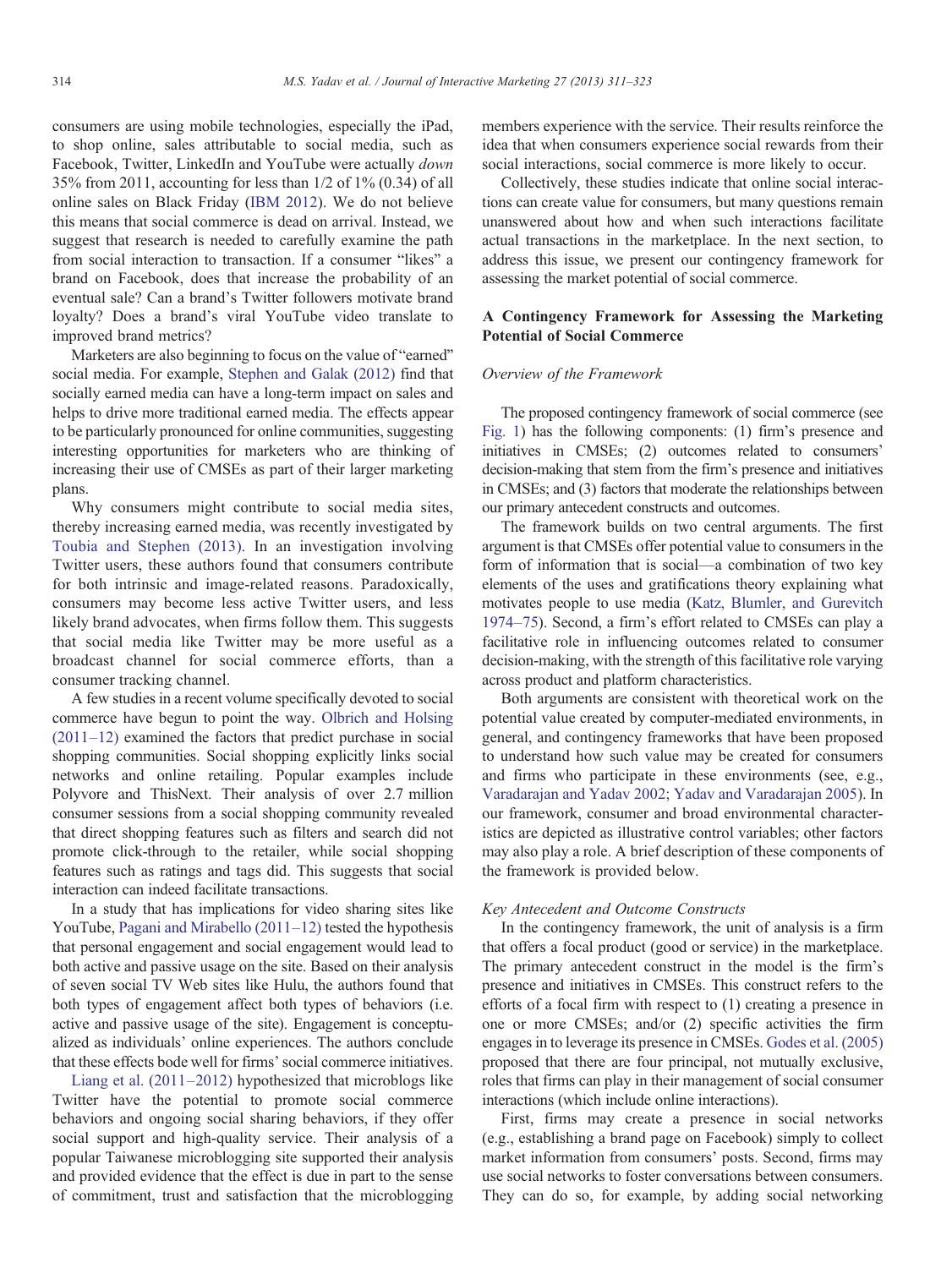<span id="page-4-0"></span>

Note: For ease of exposition, the specific moderators listed in each box are illustrative, not exhaustive. Similarly, for activities pertaining to outcomes in the domain of social commerce, only a representative set is listed. Additional details are discussed, where appropriate, in the text. Propositions pertaining to the four purchase-related phases are shown in parentheses.

Fig. 1. Social commerce: A contingency framework for assessing marketing potential in computer-mediated social environments (CMSEs).

features to their Web site which enable (product-related) discussions among community members. Third, firms can actively manage social interactions; for example, by organizing consumer-generated advertising contests in which consumers contribute their creative material, give feedback to the contestants, and vote for their favorite submissions via dedicated micro-sites with social networking features. Finally, firms can have a participatory role in social interactions by contributing to ongoing conversations on a variety of CMSE platforms such as online forums, blogs, Twitter, Pinterest, and LinkedIn accounts (either company-owned or other).

The second component of the framework—outcomes refers to four inter-related phases involved in purchasing a product: need recognition, pre-purchase activities, purchase decision, and post-purchase activities. Starting with the early theoretical models of consumer behavior (e.g., [Howard and](#page-11-0) [Sheth 1969\)](#page-11-0), and continuing through contemporary descriptions of consumer decision-making (e.g., [Hoyer and MacInnis](#page-11-0) [2010](#page-11-0)), it is widely recognized that these four phases capture key aspects of consumers' activities during product purchase. We do not presume that these phases always follow each other in a linear, sequential fashion. In line with [Court et al. \(2009\)](#page-11-0) and [Edelman \(2010\),](#page-11-0) we view consumers' interaction with brands as a journey in which these various phases may occur in

non-linear, iterative loops. We also recognize that not all four phases will be applicable to all purchases (for instance, impulse purchases may involve very little pre-purchase activities). Our framework includes all four outcome-related stages for the sake of comprehensiveness, recognizing that the applicability of and order in which a specific stage occurs is likely to vary across purchase situations.

## Product and Platform Characteristics as Moderators

The proposed framework features two broad categories of moderating factors: (1) product characteristics; and (2) platform characteristics.<sup>2</sup> Based on the literature in consumer behavior we will argue, in subsequent sections, that these factors can both strengthen or weaken the positive, generally facilitative role of a firm's effort to spur social commerce. This contingency perspective, suggesting heterogeneity across types of products and platforms, is consistent with emerging evidence pertaining to

<sup>&</sup>lt;sup>2</sup> The term platform, in the context of the framework, refers broadly to the communication infrastructure and features of CMSEs. Thus, differences in platform characteristics capture the heterogeneity across CMSEs. In this paper we focus only a limited number of these differences (primarily related to member characteristics).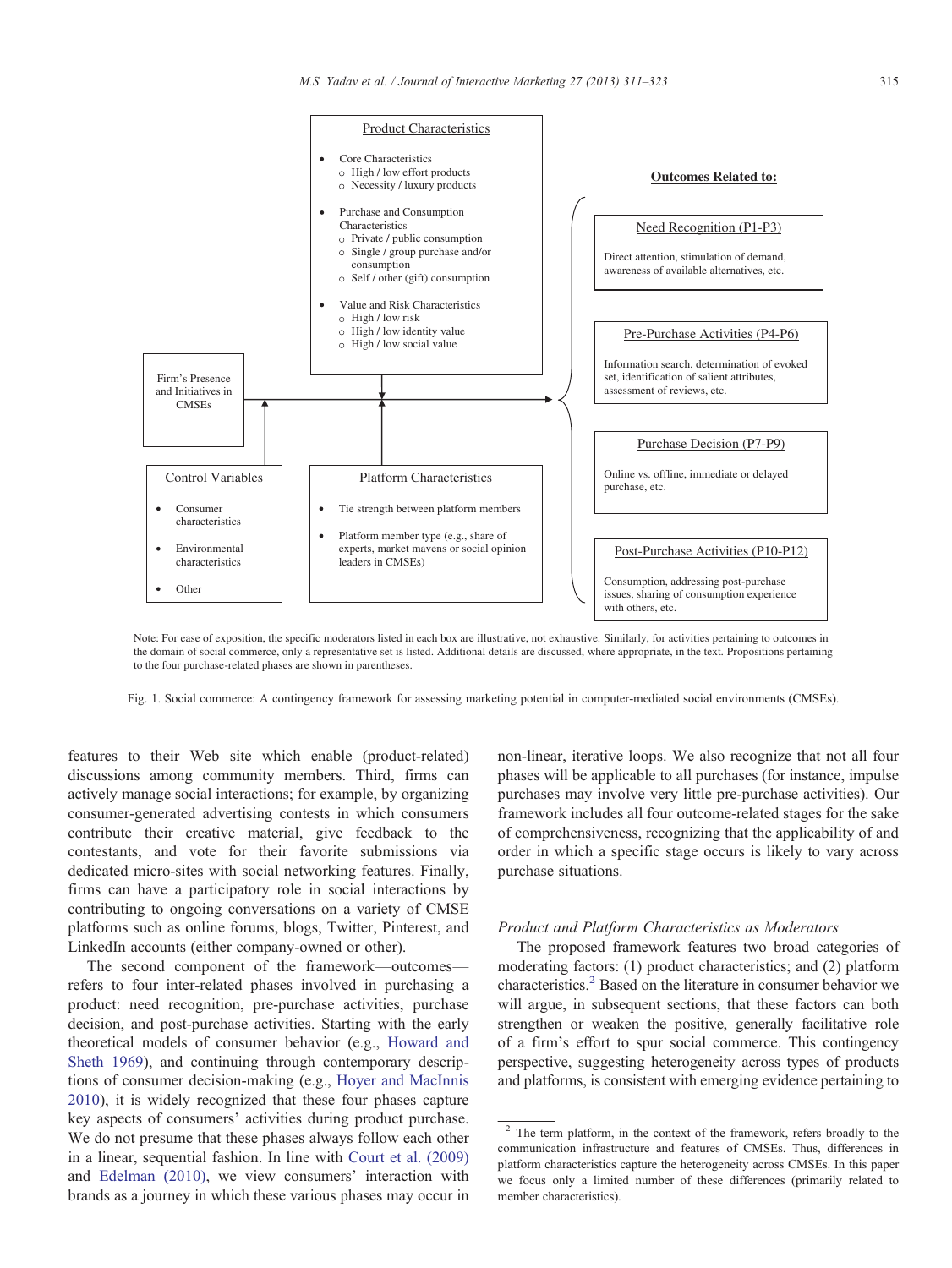CMSEs (see, e.g., [Smith, Menon, and Sivakumar 2005; Smith,](#page-12-0) [Fischer, and Yongjian 2012](#page-12-0)).

As the contingency framework focuses on the consumer decision process, we start by classifying product characteristics from the perspective of the consumer. Our classification approach is conceptually similar to that suggested by [Murphy](#page-12-0) [and Enis \(1986\)](#page-12-0) who argued that products should be distinguished on the basis of consumer-centric considerations (e.g., perceived risk and effort involved in the purchase and use of products; see also: [Bucklin 1963; Holton 1958](#page-11-0)). Building on this approach, we propose a consumer-based classification based on three dimensions. For each dimension, we have selected from the literature two or three key product characteristics that are most relevant for our purpose of discussing the contextual conditions in which the facilitative role of CMSEs for social commerce is likely to be weakened or strengthened. As the propositions will show, these characteristics are not equally important in all phases of the consumer decision process. The three sets of product characteristics, discussed in detail later in the paper, along with the underlying rationale regarding the posited moderating role, are as follows<sup>3</sup>:

- (1) Core characteristics—selected product features that have special relevance in CMSEs. We examine differences between: high vs. low effort products and necessity vs. luxury products.
- (2) Purchase and consumption characteristics—how a product is purchased and consumed. We examine differences between: private vs. public consumption; single vs. group purchase and consumption, as well as self vs. other (gift) consumption.
- (3) Value and risk characteristics—benefits and risks associated with using a product. We examine differences between: high vs. low risk products; high vs. low identity products; and high vs. low social value products.

Finally, the last set of moderating variables depicted in [Fig. 1](#page-4-0) pertains to "platform characteristics" — structural differences between CMSEs such as the type of individuals who serve as members and the nature of relationships that are formed in these environments. For instance, large CMSE platforms such as Facebook, Pinterest, and Twitter have significant differences in terms of their interfaces and functionalities to create and manage content, and the ability to "follow" individuals on the platforms ([Smith, Fischer, and Yongjian 2012](#page-12-0)). As we discuss in subsequent sections, the moderating impact of certain product characteristics is also shaped by platform-specific differences.

# CMSEs and Phases of Consumer Decision-Making: Propositions

We are interested in understanding how firms can leverage CMSEs to support and influence four different phases in consumers' purchase decision process: need recognition, pre-purchase activities, purchase decision, and post-purchase activities. For each phase, our discussion focuses on two important considerations: (1) the facilitative role CMSEs may play; and (2) how this facilitative role may be strengthened or attenuated by the characteristics of the products and the CMSE platforms on which these products are featured. Using [Fig. 1](#page-4-0) as an overarching guide for this section, we develop propositions that identify specific conditions under which we expect the effectiveness of social commerce initiatives to vary. [Table 1](#page-6-0) provides an overview of the propositions. <sup>4</sup>

#### The Role of CMSEs in the Need Recognition Phase

In the need recognition phase, the consumer becomes aware of a problem or need due to an internal signal (e.g., hunger) or an external signal (e.g., marketing stimulus). Our social environment often plays an important role in influencing and determining perceived needs. For example, we learn about products and services by observing others, which may subsequently prompt us to adopt the same products and services (e.g., [Rogers 1962](#page-12-0)). Online social networks provide consumers with the opportunity to be regularly informed about the purchases made, the products liked or pinned, and the places visited by their friends. Thus, social signals act as sources of informational influence; information from others increases consumers' knowledge about some aspect of their environment (e.g., [Park and Lessig 1977\)](#page-12-0). We expect that informational social influence on perceived needs occurs for a broad range of product types.

Interpersonal influence in social networks also occurs at a normative level (e.g., [Deutsch and Gerard 1955](#page-11-0)). Normative interpersonal influence can be value-expressive in nature; consumers want to identify or enhance their image with significant others through the acquisition and use of products and brands. Another form of normative influence is utilitarian, i.e., consumers conform to the expectations of others regarding purchase decisions to achieve rewards or avoid punishments (for an overview, see [Bearden, Netemeyer, and Teel 1989, p 474\)](#page-11-0). Thus, besides the informational influence stemming from signals about the purchase and consumption behavior of one's social network members ('pins', 'check-ins', 'bought by X', etc.), social signals such as Facebook "likes" can also be used to assess which products, brands, and places are desirable in the eyes of a group or specific person a consumer identifies with or conforms to.

Extant research has established that some products and brands are more likely than others to be carriers of normative influence (e.g., [Bearden and Etzel 1982\)](#page-11-0). In particular, influence varies with the level of conspicuousness in terms of consumption setting; social influence is stronger for publiclythan for privately-consumed products (Bourne  $1957$ ).<sup>5</sup>

<sup>&</sup>lt;sup>3</sup> Although these product characteristics vary along a continuum, we dichotomize them to facilitate conceptual analysis and the development of propositions.

<sup>4</sup> Our discussion is organized according to the four purchase decision phases. Several moderating factors are incorporated in this discussion, as needed, to develop the propositions. Following this narrative structure, product and platform characteristics are not discussed sequentially as depicted in [Fig. 1.](#page-4-0) <sup>5</sup> We refer explicitly to the consumption setting of the 'receiver', not the

purchase setting of the signal 'sender'. In the context of CMSEs a consumer (sender) can only exert influence on another consumer's (receiver) need recognition when his/her purchase is made public, either by means of an automatic message or via a self-written post.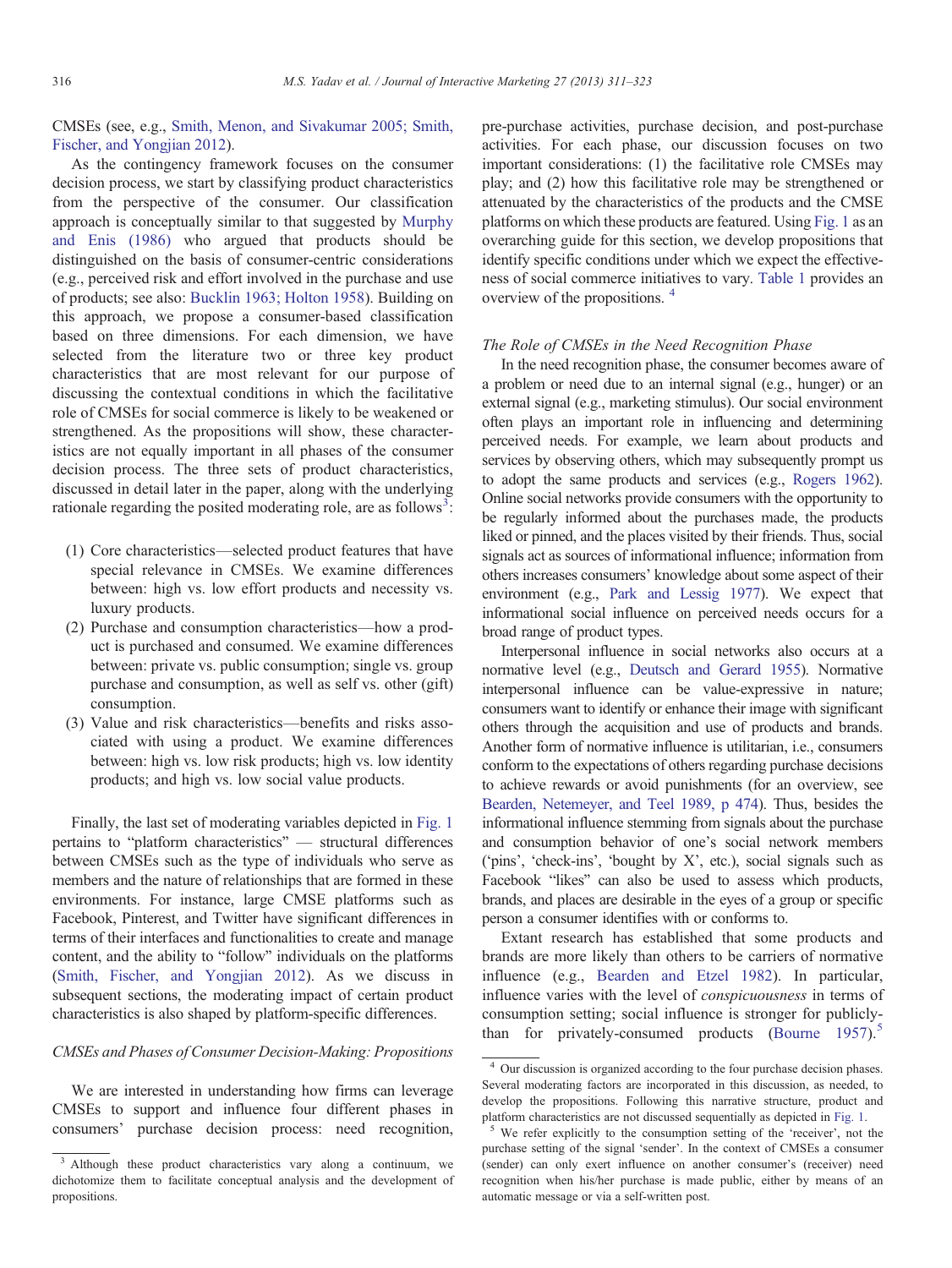<span id="page-6-0"></span>Table 1 Facilitative role of CMSEs at different stages of consumer decision making.

| Stage of consumer decision process         |                                                                                    | Facilitating role of CMSEs                                                                                                                                 | Contingency factors                                                                                                                          | Illustrative CMSE activities                                                                                |
|--------------------------------------------|------------------------------------------------------------------------------------|------------------------------------------------------------------------------------------------------------------------------------------------------------|----------------------------------------------------------------------------------------------------------------------------------------------|-------------------------------------------------------------------------------------------------------------|
| Need recognition<br>$(P1-P3)$              | Consumer becomes aware<br>of problem or need                                       | -Social network acts as source of<br>inspiration and referral for<br>consumer's pending purchase<br>-Identifying with or conforming<br>to reference groups | -Consumed in private vs. in public<br>-Necessity vs. luxury product<br>$-CMSE's$ tie strength                                                | Wish-lists, 'like', 'check in',<br>'bought by', 'pinned'                                                    |
| Pre-purchase<br>activities<br>$(P4-P6)$    | Consumer searches<br>for information and<br>evaluates alternatives                 | -Social network acts as source<br>of information and approval for<br>planned purchase<br>-Reducing functional, financial<br>and social risk                | -High vs. low functional, financial<br>and social risk of products<br>-Share of experts, market mayens<br>or social opinion leaders in CMSEs | Reviews, recommendations,<br>discussion forums,<br>blog posts, tweets, polls                                |
| Purchase decision<br>$(P7-P9)$             | Consumer decides what,<br>where and when to buy<br>(or not to buy at all)          | -Social network acts as source<br>of information about where and<br>when to buy<br>-Social network helps coordinate<br>group purchases                     | -High vs. low effort products<br>-High vs. low social component of<br>purchase or consumption<br>$-CMSE's$ tie strength                      | 'buy now', group-purchase,<br>price comparison sites,<br>gift (coupon) delivery                             |
| Post-purchase<br>activities<br>$(P10-P12)$ | Customer determines<br>satisfaction and may<br>recommend or talk<br>about purchase | -Social network acts as a sounding<br>board for consumption experiences<br>-Signaling identity, bonding and<br>sharing experience, helping others          | -High vs. low identity/social value<br>-Fit between product and consumers'<br>desired identity in CMSEs                                      | 'like', 'check in', 'bought by'.<br>'pinned', blog posts,<br>tweets, reviews, referrals,<br>recommendations |

Note: CMSEs refer to computer-mediated social environments. In column 1, propositions are shown in parentheses.

Influence also varies with the level of consumer adoption; social influence is stronger for 'luxuries' that are more exclusive as they are owned by fewer consumers, whereas it is lower for 'necessities' that are owned by virtually all consumers [\(Bourne 1957\)](#page-11-0). Therefore, we argue that in the phase of need recognition, participants in CMSEs are more likely to pay attention to signals about other people's purchases and consumption experiences regarding publicly-consumed products as well as luxuries.

Normative social influence increases with tie strength ([Brown](#page-11-0) [and Reingen 1987](#page-11-0)). [De Bruyn and Lilien \(2008\)](#page-11-0) have shown that in online social networks, tie strength between communicators is an important determinant of generating awareness. Thus, we expect social influence on perceived needs to increase with tie strength. Some networks, like Facebook, blogging communities, and online discussion forums are characterized by relatively stronger links between members that have been established by regular offline and/or online social interactions. Other social networks, such as review and rating Web sites, Twitter, and Pinterest tend to be characterized by relatively weaker links between members. That is, these networks offer fewer opportunities to build strong social and emotional bonds with the other members. Following the above discussion, we expect that social influence exerted by online social networks on perceived needs to be stronger depending on the conspicuousness of consumption and adoption, as well as the level of tie strengths found in the networks.

- P1 For products that have a high degree of consumption conspicuousness (i.e., public consumption), CMSEs' influence on consumers' perceived needs is stronger compared to products that have a low degree of consumption conspicuousness (i.e., private consumption).
- P2 For products characterized as luxuries, CMSEs' influence on perceived needs is stronger compared to products that are characterized as necessities.

P3 CMSEs' influence on consumers' perceived needs regarding publicly consumed products, as well as luxuries, will be stronger in social networks that are characterized by strong social ties compared to social networks that are characterized by weak social ties.

## The Role of CMSEs in the Pre-purchase Phase

In the pre-purchase phase, consumers may engage in information search and the evaluation of alternative options. With the rise of the Internet, consumers have been quick to turn to online consumer-generated content to inform their pre-purchase activities. The advantage of consumer-generated content over marketer-generated content is the perceived trustworthiness of the information; consumers are generally assumed not to have any vested interest when writing about their consumption experiences and product evaluations.

Therefore, online platforms that provide consumer reviews, ratings, recommendations, or comparisons prosper. An estimated 78% of US online consumers use the Internet to search for information about products and services, and 32% have posted reviews and comments [\(Jansen 2010\)](#page-11-0). Recommendations from unknown and anonymous consumers can be influential, but, as argued earlier, social influence increases with tie strength. Thus, when consumers can access the reviews, ratings, and recommendations of those in their social circle, the impact of CMSEs in the pre-purchase phase can be even more pronounced ([Hennig-Thurau, Wiertz, and Feldhaus 2012\)](#page-11-0).

Although one can find social information on the Internet about multiple topics from applications like Google and Facebook (e.g., friends who have recommended a product or other content), we argue that the impact of social networks on pre-purchase activities is stronger for some product types versus others. Consumers consult with others before their purchase decision to reduce different types of perceived risks: financial, performance, physical, psychological, social, and time (convenience) risk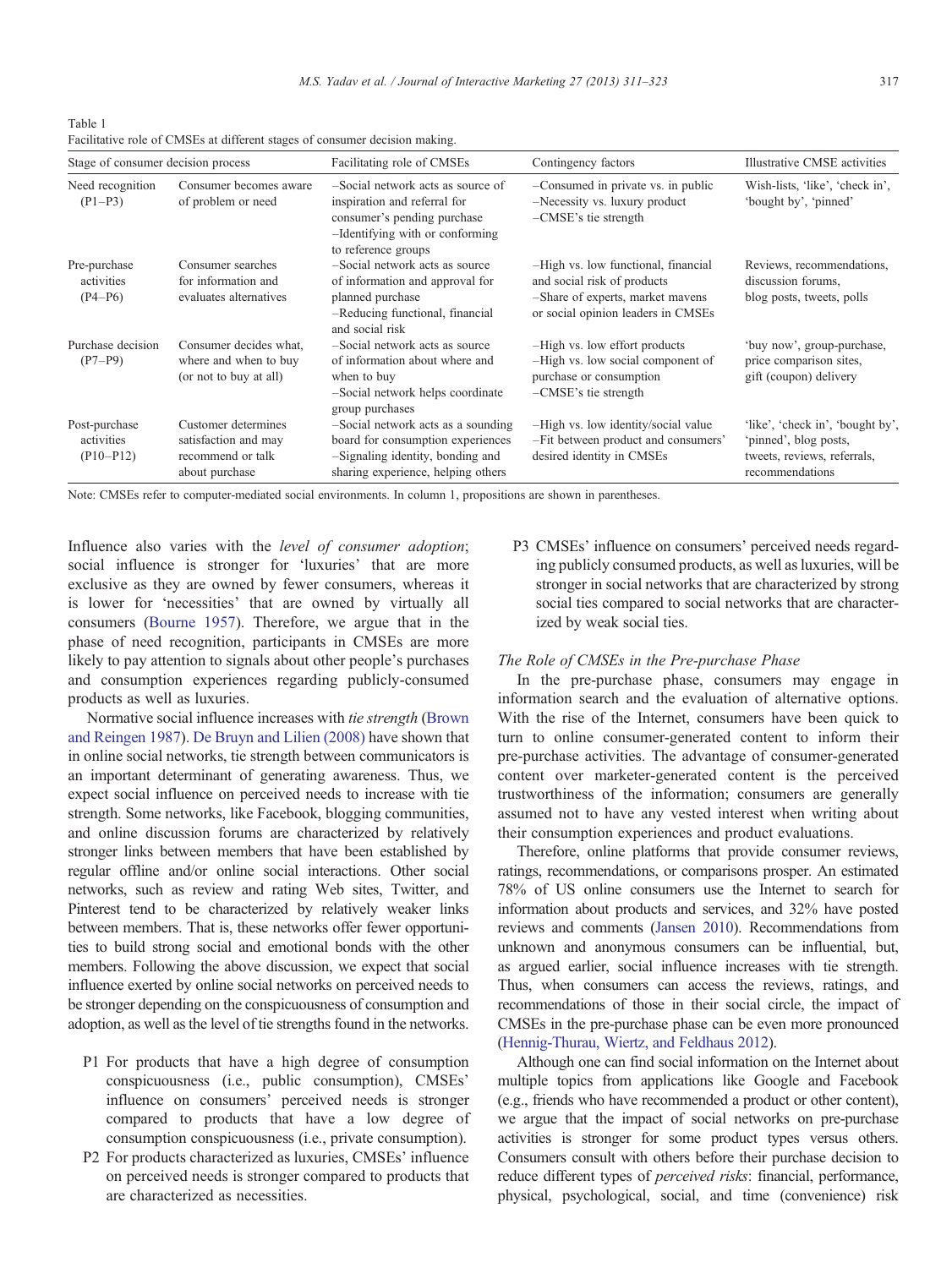(e.g., [Peter and Ryan 1976\)](#page-12-0). Research has established that there is more information search activity in categories of high perceived risk (e.g., [Beatty and Smith 1978; Dowling and Staelin 1994](#page-11-0)). Thus, we expect that search behavior for consumer-generated online product information increases with perceived risk.

Consumers are likely to consult with different types of people to inform themselves about different types of perceived risk (cf., [Goldenberg et al. 2006](#page-11-0)). When a purchase is perceived to be high in performance or physical risk, it is likely that consumers turn for advice to experts who have knowledge in a particular product category (e.g., [Rogers 1962](#page-12-0)). In contrast, when a purchase is perceived to be high in psychological or social risk, it is likely that consumers turn to social opinion leaders who can judge if the purchase will conform to the norms and tastes of an in-group [\(GfK Roper Consulting 2012\)](#page-11-0). Finally, when a purchase is considered high in financial or convenience risk, it is likely that consumers will consult with market mavens who have a broad understanding of options and alternatives in the marketplace ([Feick and Price 1987\)](#page-11-0).

Experts, social opinion leaders, and market mavens are dispersed across different types of CMSEs (e.g., [Forrester](#page-11-0) [Research Inc 2003, 2009\)](#page-11-0). Experts engage in specialized communities, maintain blogs or create videos to share their knowledge. Social opinion leaders are often found in consumers' in-groups on networks such as Facebook, Twitter and Pinterest. Market mavens have been found to be especially active in discussion forums and on review and rating platforms [\(Forrester](#page-11-0) [Research Inc 2009\)](#page-11-0). From the above discussion it follows that in the phase of pre-purchase activities, marketers can support consumers in their evaluation process by taking into account the type of perceived risk related to the pre-purchase and match that with an appropriate source of consumer-generated content. Therefore, we propose that:

- P4 For products that have a high perceived performance or physical risk, CMSEs' influence on consumers' prepurchase activities will be stronger in CMSEs that are frequented by experts compared with other types of social networks.
- P5 For products that have a high perceived psychological or social risk, CMSEs' influence on consumers' pre-purchase activities will be stronger in CMSEs comprised of consumers' in-group (such as Facebook, Twitter or Pinterest) compared with other types of CMSEs.
- P6 For products that have a high perceived financial or convenience risk, CMSEs' influence on consumers' pre-purchase activities will be stronger in CMSEs comprised of market mavens (such as rating and review Web sites and discussion forums) compared to other types of CMSEs.

## The Role of CMSEs in the Purchase Decision Phase

In the purchase decision phase, consumers make important choices such as which specific product to buy, the retailer they wish to purchase from, the timing of the purchase, and other terms and conditions pertaining to the purchase. It is specifically in this phase of the decision process that consumers make an evaluation about the effort (i.e., money, time and energy) needed to acquire the product [\(Murphy and Enis 1986\)](#page-12-0). If the effort is considered excessive in light of the sought benefits, consumers may choose not to proceed with a purchase. [Häubl et al. \(2010\)](#page-11-0) have shown that consumers often make suboptimal decisions in this phase, especially when the product is complex and expensive (e.g., high effort products such as health insurance, holiday packages or digital cameras). Consumer-generated content in CMSEs can provide useful information that can reduce perceived effort and increase the likelihood of making a better decision.

As an example of such contexts, consider the sharing of information between consumers regarding sales and good deals, especially when marketer-generated sources of price information only provide incomplete information. This may be the case in situations of strong product differentiation, as well as dynamically changing prices. For instance, airlines, hotels, and rental companies employ yield management systems, which use dynamic pricing based on available capacity, predicted demand, and actual bookings ([Talluri and Van Ryzin 2004\)](#page-12-0). Information sharing via CMSEs can help consumers estimate future price trends, make successful bids in auctions, and identify good deals in the marketplace [\(Hinz and Spann 2008\)](#page-11-0). Consumers may delay their purchase to a period of lower prices or bid the lowest acceptable price for the seller, thereby mitigating seller's ability to price discriminate. Thus, for high-effort products, we expect the role of CMSEs to be more pronounced.

Information from a consumer's social network, compared to user-generated content from anonymous consumers, is likely to be perceived as more trustworthy (i.e., much less likely to be manipulated) and personalized. Marketers have introduced various initiatives to facilitate information sharing within one's social network during the purchase phase by offering features (e.g., via live chat) that lead to the equivalent of a joint (offline) shopping trip in a shop or mall. Consider, for example, emerging CMSEs that allow a customer to 'try on' various outfits in an online store, take a photo, share that with her network, and get instant feedback about which outfit to choose. As independent and honest feedback of a friend who knows you personally is especially needed for high effort products, such CMSEs—especially if they have strong social ties—can be quite influential in consumers' purchase decision phase.

Another situation in which we expect the role of CMSEs to be strong is for purchases that are characterized by a *social* component. For example, in some instances, consumers make a group—as opposed to an individual—purchase. This may be the case if the product is to be consumed jointly (e.g., a family-size pizza, a joint movie or concert visit, a family vacation), or if buying in a group reduces the individual buyer's price, as is the case of group-buying sites such as Groupon ([Kumar and Rajan](#page-11-0) [2012](#page-11-0)). In the context of such group-buying decisions, information sharing in CMSEs facilitates the coordination of consumers' decisions about what and where to buy, or to find each other for the purpose of group buying. Another example of a social purchase is gift giving, e.g., related to a friend's birthday. New services build on this social activity and enable consumers to send gifts (e.g., Facebook gifts), gift vouchers (e.g., Wrapp.com), or organize a group gift (e.g., eBay group gift) via CMSEs. These services are not confined to online retailers as they can also create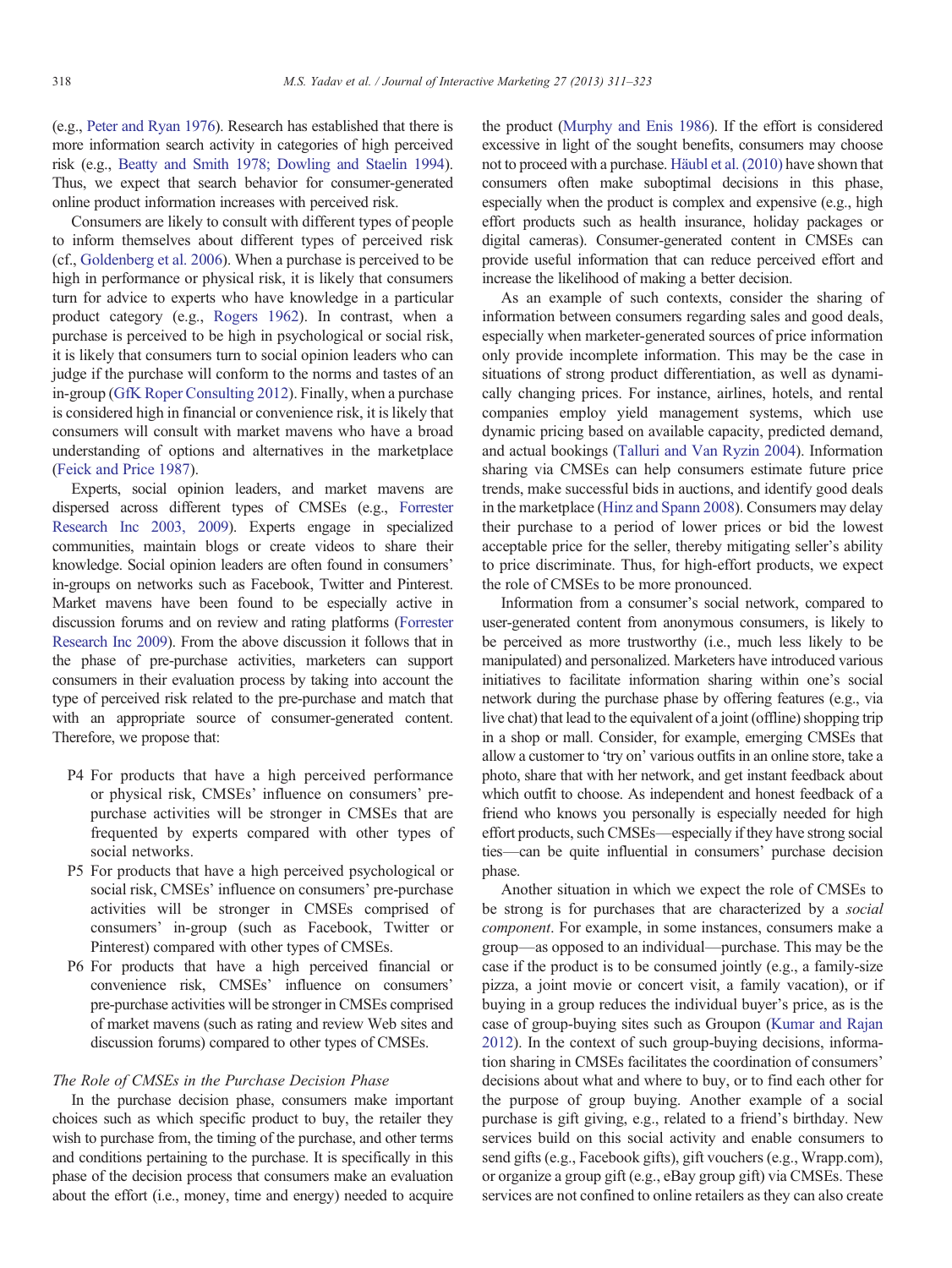social commerce opportunities for offline retailers. As these social purchase situations are more likely to occur in one's social networks (with Groupon being a notable exception), CMSEs that are characterized by strong social ties represent ideal platforms for such purchases. Guided by the arguments presented above, we propose that:

- P7 For products that are characterized by high effort (in terms of money, time, energy), CMSEs' influence on the purchase decision phase will be stronger compared with products that are characterized by low effort.
- P8 CMSEs' influence on the purchase decision will be stronger for products that have a social component to their purchase and/or consumption (e.g., group purchase, group consumption, gift giving) compared with products that lack this social component.
- P9 CMSEs' influence on consumers' purchase decision regarding high effort products, as well as for products that are purchased and/or consumed by a group, will be stronger in networks that are characterized by strong social ties compared to networks that are characterized by weak social ties.

## The Role of CMSEs in the Post-purchase Phase

In the post-purchase phase, consumers may engage in a variety of activities that can be facilitated by CMSEs. After a purchase, consumers often compare their actual consumption experience with their expectations [\(Churchill and Suprenant](#page-11-0) [1982](#page-11-0)). Subsequently, consumers may communicate their satisfaction or dissatisfaction to other consumers via CMSEs, such as rating and review Web sites, tweets, blog posts, or the 'like' button on Facebook ([Hennig-Thurau et al. 2004\)](#page-11-0). Consumers may also actively refer a product to other members in their network, an activity that is increasingly facilitated by 'recommend to a friend' buttons. Finally, consumers may simply talk about or broadcast their purchase and consumption experiences in CMSEs without the explicit purpose of reviewing or recommending ('pins', 'check-ins', 'bought by', status updates, blog posts, tweets, etc.).

There are various factors that may drive consumers to review, rate, recommend, or simply talk about purchase and consumption experience in CMSEs (see [Berger and Schwartz 2011\)](#page-11-0). At the individual level, consumers' motivations could include validating an opinion, helping or educating others, sharing, bonding, and/or expressing pride associated with a specific purchase. We expect that consumers' post-purchase involvement in word-of-mouth, to validate opinion or to help or educate others, occurs for a broad range of product types. However, when consumers engage in word-of-mouth about products or consumption experiences for reasons of sharing, bonding, or pride, they are more likely to do so for some types of products compared to others.

Engaging in word-of-mouth contributes to the construction and expression of desired social identities (e.g., [Kozinets et al.](#page-11-0) [2010; Wojnicki and Godes 2008\)](#page-11-0). Extant research has shown that some products are better able than others to convey symbolic meanings used to create and define consumer's self-concept ([McCracken 1988](#page-12-0)). [Holt \(2004\)](#page-11-0) uses the notion of identity value to distinguish cultural and iconic brands from other branding approaches. His premise is that brands (and products) that act as performers or containers of identity will induce strong emotional bonds with the consumer as they provide resources to give expression to one's life project ([Mick](#page-12-0) [and Buhl 1992](#page-12-0)). Therefore, we posit that products that offer identity value are more likely to be the topic of a tweet, blog post, review or recommendation. By writing about a product or consumption experience that is high in identity value, the consumer signals her identity to her network. Categories of products that are high in identity value include automotive, technology, entertainment (movies, television, music), and lifestyle (beauty, fashion, food, sports, travel). The list of popular blog topics (technology, how-to blogs, health and fitness, entertainment and finance; see [Webplanetfreaks 2011\)](#page-12-0), as well as the list of most popular Pinterest categories (home, arts and crafts, style/fashion, and food; see [RJMetrics 2012\)](#page-12-0), underscore the importance of identity value as a driver of consumer expression in CMSEs.

Of course, not all products offer equal identity value to all consumers. Consequently, marketers who try to induce word-of-mouth by seeding consumers with free high-quality and high identity value products may be surprised to find that not all will automatically talk about products in their CMSEs, even when they are satisfied with the products. Kozinets et al.'s study (2010) of word-of-mouth in an online blogging community found that consumers would only talk about a product if it 'fitted' the character narrative that they had been constructing for themselves in their blogs. Thus, marketers who wish to facilitate CMSEs role in consumers' post-purchase activities should present their product offering in CMSEs with appropriate social identity characteristics. Furthermore, marketers of low identity value products (such as business-to-business products, insurance, or daily groceries) could increase the 'talkability' of their products—for example, by highlighting the products' social functions like bonding or sharing experiences. Popular viral videos such as "Will it Blend?", "Compare the Meerkat" and "Evian Roller Babies" demonstrate that even low identity products that offer high social value content can get reviewed and talked about in CMSEs. The above discussion results in the following, final propositions of our contingency framework:

- P10 For products that have high identity value (e.g., automotive, technology, entertainment, lifestyle), CMSEs' influence on post-purchase activities will be stronger compared with products that have low identity value.
- P11 Matching the identity value of product offerings with consumers' desired online social identities will enhance post-purchase activities in CMSEs.
- P12 For products that offer high social value content, CMSEs' influence on post-purchase activities will be stronger compared to products that offer low social value content.

In summary, the over-arching argument that emerges from our contingency framework is that marketers should think strategically about how they wish to support each phase in the consumer decision process for social commerce purposes;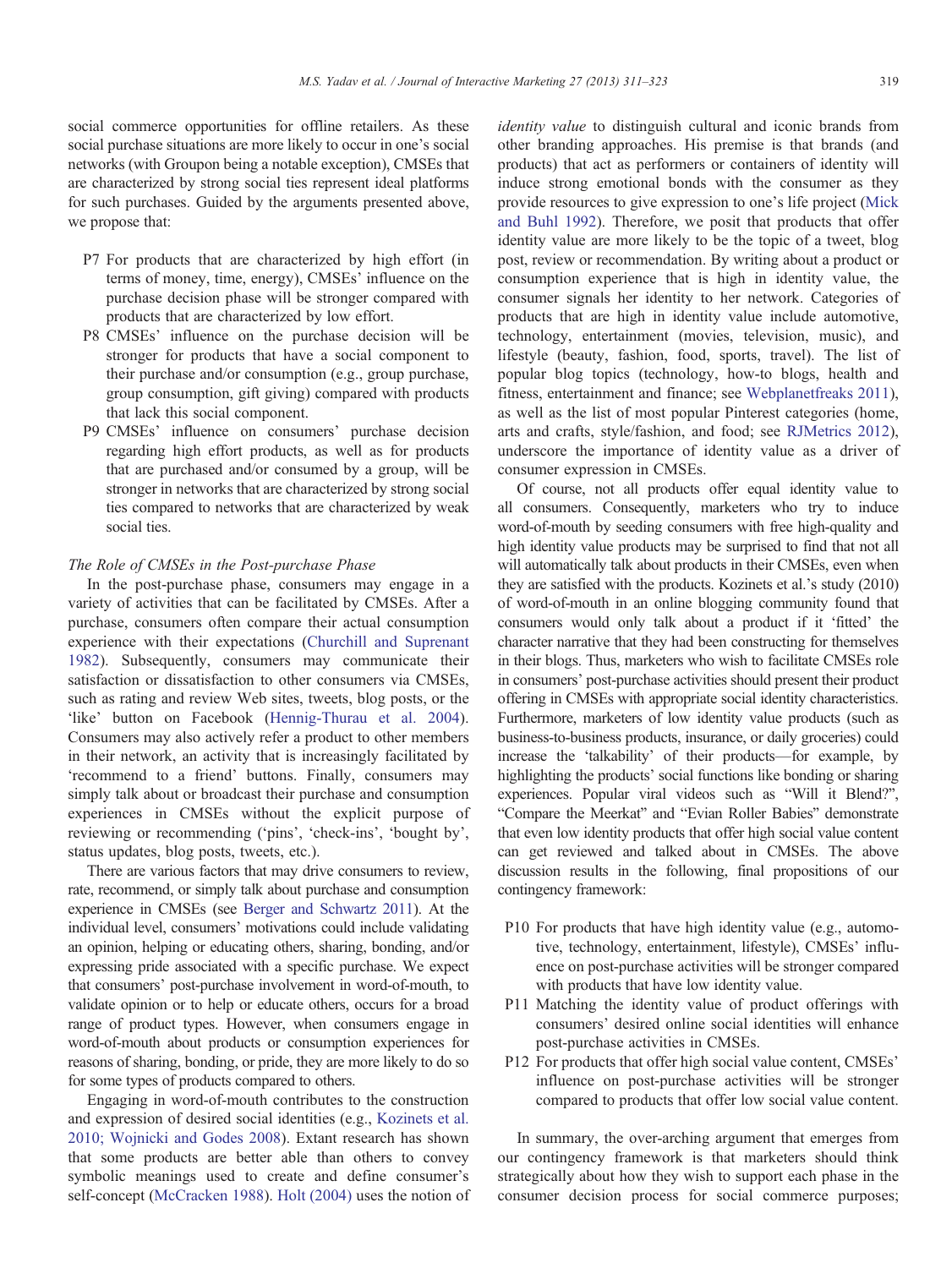CMSEs' influence can be significantly stronger or weaker depending on the product and platform characteristics. In the next section, we will elaborate on the implications of our framework for future research and practice related to social commerce.

# Implications for Research and Practice

While the phenomenon of social media has been attracting increasing attention among marketing scholars in the last few years, research examining the value-generating potential of social media has focused primarily on its potential effects on brands and customer relationships. Very little is currently known about social media's potential role in influencing transactions, supporting sales or even serving as a selling platform. This research gap persists despite "social commerce" being a hot topic among practitioners who are looking for ways to monetize (or at least justify) their investments in social media. This paper is among the first to offer an in-depth examination of the concept of social commerce, including a theoretical definition and contingency framework that assesses its potential to generate value in the marketplace.

# Research Agenda

We base our discussion of the value-creation potential of social commerce on a broad conceptualization that covers the various phases of a consumer's decision-making process: need recognition, pre-purchase activities, purchase (transaction), and post-purchase activities, including consumption. Our contingency framework focuses on the moderating impact of two factors that can potentially influence the effectiveness of firms' social commerce initiatives: characteristics of the products and characteristics of the CMSE platform. The propositions offered in this paper span the four different phases of consumer decision-making and are intended to guide scholars and managers to develop a more comprehensive understanding of the potential of social commerce.

To build on the framework developed in this paper, we call for development of an active research program that seeks to measure the impact of social commerce across decision-making phases and social media platforms. The need for this research program is especially urgent due to the relative newness of social commerce phenomena (and social media in general), the dearth of empirical evidence, and the growing demand from managers for "numbers" that can justify the allocation of financial resources in social commerce initiatives (see [Peters](#page-12-0) [et al. 2013](#page-12-0) for a discussion of the role of metrics in the context of social media). In this regard, there are many research opportunities regarding the role of social information on consumer decisions that take place both within and outside social networks.

First, to ensure that online social commerce initiatives receive sufficient managerial attention and resources, scholars have to provide compelling evidence that such initiatives influence consumer decision-making over and above other, established types of social information such as face-to-face (i.e., non-computer-mediated) word-of-mouth (e.g., [Arndt](#page-11-0) [1967\)](#page-11-0). As there can be substantial overlap in terms of the valence of information across (online and offline) environments, studies that do not account for the overlap between social commerce and other information channels (e.g., [Rui,](#page-12-0) [Liu, and Whinston 2013\)](#page-12-0) may exaggerate the influence of social commerce and produce potentially erroneous results. In addition to the main effects, social information might also influence consumer decision-making through interactions with other channels. For instance, how is a consumer's decision impacted when multiple sources of social information are consistent or conflicting? And how does the amount of online social information (i.e., the "buzz" of a product) influence the value of other types of social information? The estimation of a 'true' social information effect (over and above other information sources) on consumer choice across various conditions would be valuable.

Second, when studying the impact of social information on decision-making, scholars should also account for potential differences between positive and negative information. As most of social commerce information is positive, some researchers have recommended that firms should only focus on such positive information and ignore negative information that is shared within networks ([Wong, Sen, and Chiang 2012](#page-12-0)). Consumers' self-reports also stress that positive information in social networks is more influential ([The Hollywood Reporter](#page-12-0) [2012\)](#page-12-0). But is social information really that different from other word-of-mouth channels, for which a negativity bias has been established (e.g., [Kanouse 1984](#page-11-0))?

The third research opportunity relates to managerial attempts to stimulate transactions within social networks that have failed, leading some industry observers to conclude that transactions within social networks will not work at all [\(Eler 2011](#page-11-0)). Our contingency framework, however, points to the crucial role of moderating factors (e.g., product and platform characteristics). To keep our analysis tractable, we have focused primarily on the role played by product characteristics; issues related to platform-specific differences are noted but not discussed in detail. Given the substantial variation in content and functionality that exist across platforms such as Facebook, Twitter, and Pinterest, future research must focus more closely on the role played by inter-platform differences. Specifically, to get more definitive insights about the effects of product and platform characteristics, field experiments are needed which could systematically vary contingency factors and might be conducted in cooperation with companies on social network sites such as Facebook by using closed beta environments. Such designs might be hard to realize in labs, as social commerce requires that we account for the dynamics of social ties essential for social communities. The ecological validity of lab studies, in such contexts, may be questionable. A 'social transaction' metric that quantifies the sales increase (or decrease) that can be attributed to the social network environment would be useful.

Finally, whereas this research examines the different stages involved in social commerce processes, it is also important to understand how social commerce works across the different stages of the decision-making process. In recent years, there has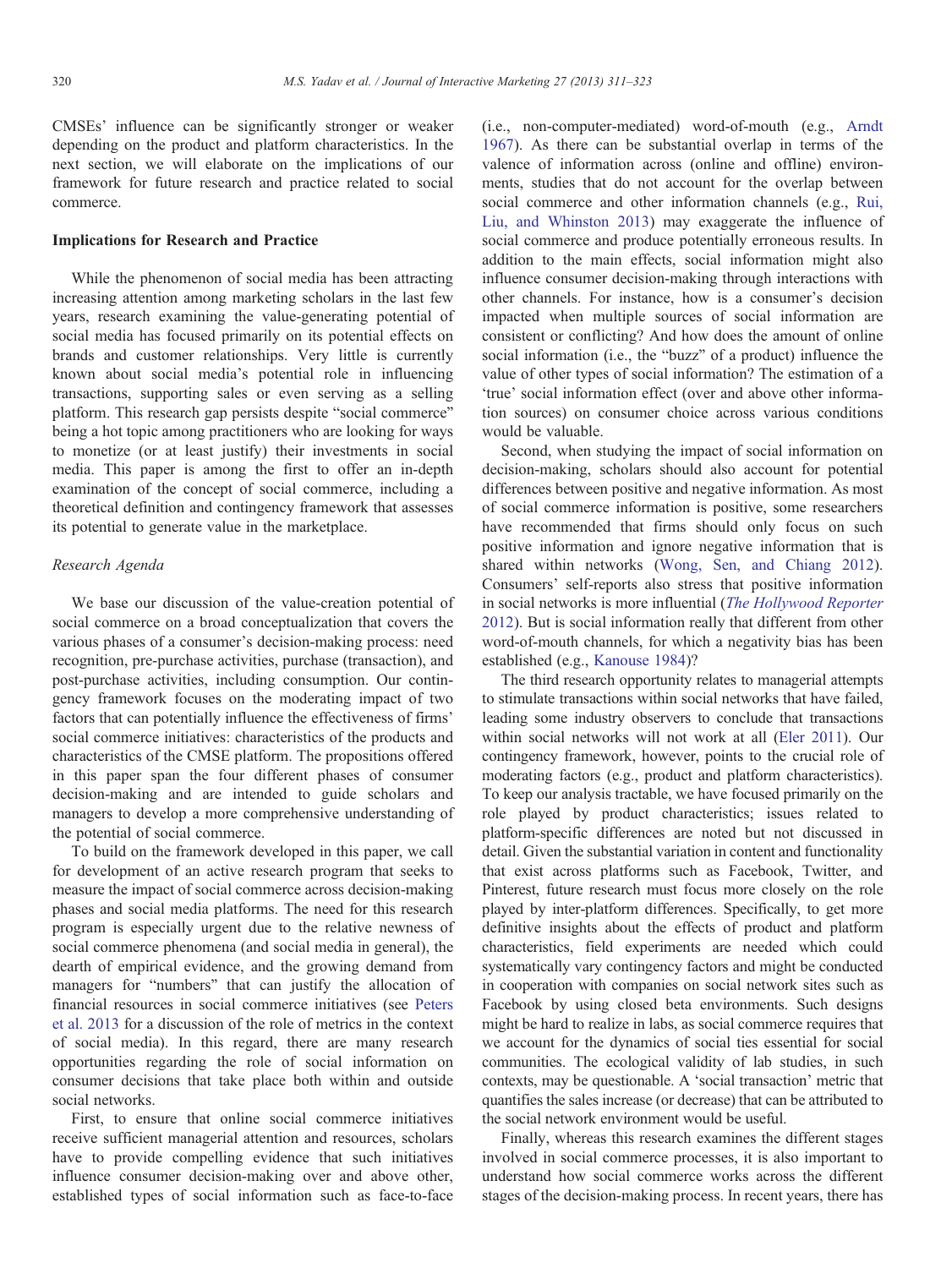been increasing interest in mapping a consumer's "decision journey"—the different paths that eventually lead to, and result from, a transaction [\(Edelman 2010\)](#page-11-0). For example, does social information gained from a Facebook "friend" make it more probable that a consumer will also purchase the recommended product at a Facebook commerce site? Or, in an increasingly multi-channel environment, do certain types of online social contact lead to transactions in offline brick-and-mortar stores? Although tracking consumers across decision stages is challenging, as consumers' decision processes are increasingly non-linear due to the growth of CMEs [\(Edelman 2010\)](#page-11-0), research on social commerce can contribute to this promising research program.

# Realizing the Potential of Social Commerce

How can companies build on the insights developed in this research and harvest the business potential of social commerce more effectively? We now identify some implications, building on our propositions, while acknowledging the differing roles of producers/manufacturers, retailers, and providers of social network sites (SNS).

Producers can use social commerce to increase their customers' value perception across the different phases of the decision-making process. They might strengthen consumers' awareness for their products by adding interesting and relevant content to CMSEs (e.g., YouTube videos). A more challenging strategy is to become a part of the consumers' social network; for example, by encouraging consumers to subscribe to the producer's YouTube or Twitter channel or Facebook brand page. If successful, this would allow producers to inform network members about potentially valuable products directly (e.g., through status updates). To enhance pre-purchase consumer experiences, social (personalized) information from Facebook friends and Twitter followers about a product can be embedded in the product site. Such an approach is actively supported by Android's Play market for apps, where consumers can see which of their friends are using and/or liking a particular app. Regarding the actual purchase itself, producers might benefit from offering highly diagnostic social information about a product, but also from moving the purchase opportunity closer to customers (e.g., on Facebook), assuming the product meets the conditions identified in our framework. Finally, producers can offer means that enable or even stimulate consumers to "share" a purchase with their respective social networks of friends.

Retailers often use collaborative filters for generating recommendations for customers based on other (usually anonymous) customers' behavior. These recommendations can be made more relevant to customers by increasing their social component. For example, a retailer can highlight selected purchase decisions from a consumer's personal network. A less demanding variant would be to include "likes" or other types of recommendations from a consumer's network on the respective product page, solutions that are already being implemented by some leading online retailers. The richness of such information, and its utility for facilitating the evaluative process, could be

increased by allowing feedback between members of a social network. Based on information about what a consumer has looked for at a retail site, personalized ads within CMSEs can be provided. Regarding the purchase and post-purchase phases, retailers can use the same social commerce approaches we have identified for producers; in addition, the reviews from other social network members can be highlighted to the customer's social ties when they visit the respective product page. Brick-and-mortar retailers can also experiment with offering access to social media information to consumers via mobile apps on consumers' smart phones, thereby adding a social commerce feature to their offline channel.

For providers of social network sites (SNS) such as Facebook, Google + and Twitter, our framework identifies platform characteristics (e.g., tie strength among members) that can influence the effectiveness of social commerce initiatives. Like retailers, SNS can use their members' social media communication and search behavior (within the SNS, but also outside of it, if such data is available through cookies) to generate more relevant product recommendations based on social information. They might also increase the SNS' overall value by providing producers and retailers rich data that can be used for need-oriented ads on the site. Product evaluation tasks might be supported by comparing social information for potential alternatives. With respect to transactions, a key challenge is to offer highly flexible "shopping mall" designs and payment systems that are accepted by network members. By using location-based services, SNS can integrate social and local information (e.g., by providing friends' recommendations regarding a restaurant in the close vicinity of a consumer's current location). Regarding post-purchase activities, SNS can also serve as mediators in the case of purchase problems, for instance by setting up an infrastructure for efficient problem resolution between buyers and sellers.

In closing, it should be noted that several recommended strategies described in this section assume that consumers will be willing to grant companies access to their personal information, not only about themselves, but also about others in their social networks. Obtaining such information, however, is fraught with many challenges and also points to the critical role of privacy issues. Companies will have to provide compelling arguments about how consumers will benefit from sharing such information, otherwise they face the risk that consumers will refuse to offer such information—or, in the worst case, consumers may even completely drop out of social networks. Trust is an essential pre-condition for information sharing to occur. Many leading firms appear to be are acutely aware of this, as indicated by the quick response of leading firms such as Facebook and Google to distance themselves from the controversial PRISM initiative—a federal program in the United States aimed at collecting individual-level data regarding activities in CMEs and telecommunication networks ([Gellman and Poitras 2013](#page-11-0)). However, much more remains to be done in terms of understanding how firms collect, manage, protect, and leverage consumer data. Progress on that front will also advance a comprehensive research program on social commerce.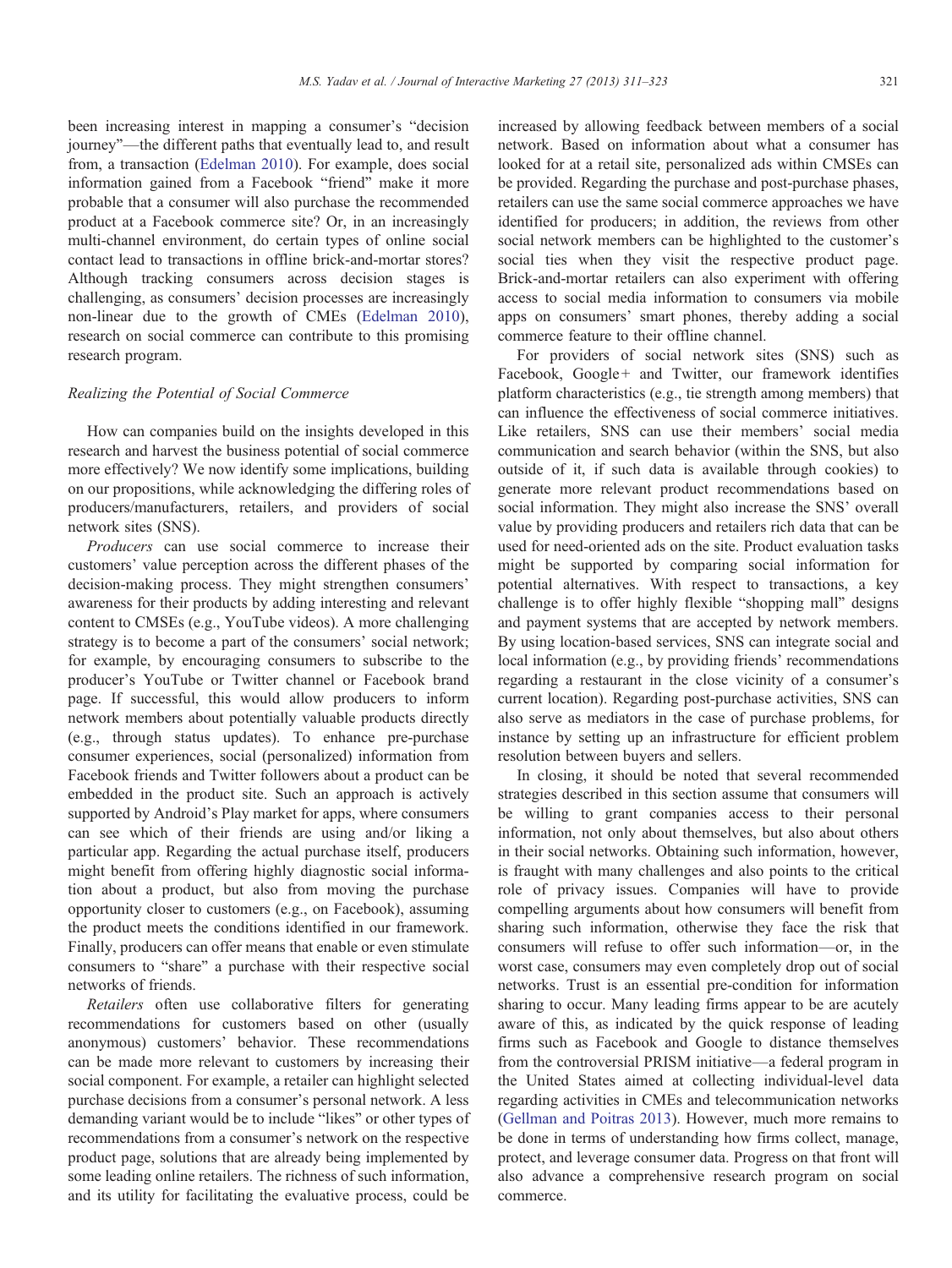#### <span id="page-11-0"></span>Acknowledgment

We thank the Editor, Charlie Hofacker, and four anonymous reviewers for their constructive comments on an earlier draft of the manuscript. We also thank the attendees of the 2012 Social Media Think:Lab Thought Leaders Summit in Munich, particularly Christoph Brenner (Otto Group), for their helpful feedback on this work.

# References

- Arndt, Johan (1967), "[Role of Product-related Conversations in the Diffusion of](http://refhub.elsevier.com/S1094-9968(13)00036-4/rf0005) a New Product," [Journal of Marketing Research](http://refhub.elsevier.com/S1094-9968(13)00036-4/rf0005), 4, 3, 291–5.
- Bagozzi, Richard P. (1975), "[Marketing as Exchange,](http://refhub.elsevier.com/S1094-9968(13)00036-4/rf0010)" Journal of Marketing, [39, 4, 32](http://refhub.elsevier.com/S1094-9968(13)00036-4/rf0010)–9.
- Bearden, William O. and Michael J. Etzel (1982), "[Reference Group Influence](http://refhub.elsevier.com/S1094-9968(13)00036-4/rf0015) [on Product and Brand Purchase Decisions,](http://refhub.elsevier.com/S1094-9968(13)00036-4/rf0015)" Journal of Consumer Research, [9, 2, 183](http://refhub.elsevier.com/S1094-9968(13)00036-4/rf0015)–94.
- ———, Richard G. Netemeyer, and Jesse E. Teel (1989), "[Measurement of](http://refhub.elsevier.com/S1094-9968(13)00036-4/rf0020) [Consumer Susceptibility to Interpersonal Influence,](http://refhub.elsevier.com/S1094-9968(13)00036-4/rf0020)" Journal of Consumer Research[, 15, 4, 473](http://refhub.elsevier.com/S1094-9968(13)00036-4/rf0020)–81.
- Beatty, Sharon E. and Scott M. Smith (1987), "[External Search Effort: An](http://refhub.elsevier.com/S1094-9968(13)00036-4/rf0025) [Investigation Across Several Product Categories,](http://refhub.elsevier.com/S1094-9968(13)00036-4/rf0025)" Journal of Consumer Research[, 14, 1, 83](http://refhub.elsevier.com/S1094-9968(13)00036-4/rf0025)–95.
- Berger, Jonah and Eric M. Schwartz (2011), "[What Drives Immediate](http://refhub.elsevier.com/S1094-9968(13)00036-4/rf2305) [and Ongoing Word of Mouth?"](http://refhub.elsevier.com/S1094-9968(13)00036-4/rf2305) Journal of Marketing Research, 48, [5, 869](http://refhub.elsevier.com/S1094-9968(13)00036-4/rf2305)–80.
- Bourne, Francis S. (1957), "[Group Influence in Marketing and Public](http://refhub.elsevier.com/S1094-9968(13)00036-4/rf0305) Relations," [in Some Applications of Behavioral Research](http://refhub.elsevier.com/S1094-9968(13)00036-4/rf0305), Rensis Likert, [Samuel P. Hayes, editors. Basil, Switzerland: UNESCO.](http://refhub.elsevier.com/S1094-9968(13)00036-4/rf0305)
- Brown, Jacqueline Johnson and Peter H. Reingen (1987), "[Social Ties and](http://refhub.elsevier.com/S1094-9968(13)00036-4/rf0045) [Word-of-Mouth Referral Behavior,](http://refhub.elsevier.com/S1094-9968(13)00036-4/rf0045)" Journal of Consumer Research, 14, 3, [350](http://refhub.elsevier.com/S1094-9968(13)00036-4/rf0045)–62.
- Bucklin, Louis (1963), "[Retail Strategy and the Classification of Consumer](http://refhub.elsevier.com/S1094-9968(13)00036-4/rf0035) Goods," [Journal of Marketing](http://refhub.elsevier.com/S1094-9968(13)00036-4/rf0035), 27, January, 51–6.
- Churchill Jr., Gilbert A. and C. Suprenant (1982), "[An Investigation into the](http://refhub.elsevier.com/S1094-9968(13)00036-4/rf0055) [Determinants of Customer Satisfaction,](http://refhub.elsevier.com/S1094-9968(13)00036-4/rf0055)" Journal of Marketing Research, [19, 4, 491](http://refhub.elsevier.com/S1094-9968(13)00036-4/rf0055)–504.
- Court, David, Dave Elzinga, Susan Mulder, and Ole Jorgen Vetvik (2009), "[The Consumer Decision Journey,](http://refhub.elsevier.com/S1094-9968(13)00036-4/rf0060)" McKinsey Quarterly, 3, 96-107.
- De Bruyn, Arnaud and Gary L. Lilien (2008), "[A Multi-stage Model of Word](http://refhub.elsevier.com/S1094-9968(13)00036-4/rf0065)[of-Mouth Influence Through Viral Marketing,](http://refhub.elsevier.com/S1094-9968(13)00036-4/rf0065)" International Journal of [Research in Marketing](http://refhub.elsevier.com/S1094-9968(13)00036-4/rf0065), 25, 3, 151–63.
- Deloitte (2013), Tweets for Sales: Gaming[. Twitter UK Ltd \(April 17](http://refhub.elsevier.com/S1094-9968(13)00036-4/rf0310) [2013\).](http://refhub.elsevier.com/S1094-9968(13)00036-4/rf0310)
- Deutsch, Morton and Harold B. Gerard (1955), "[A Study of Normative and](http://refhub.elsevier.com/S1094-9968(13)00036-4/rf0075) [Informational Influence upon Individual Judgment,](http://refhub.elsevier.com/S1094-9968(13)00036-4/rf0075)" Journal of Abnormal [and Social Psychology](http://refhub.elsevier.com/S1094-9968(13)00036-4/rf0075), 51, 3, 629–36.
- Dowling, Grahame R. and Richard Staelin (1994), "[A Model of Perceived Risk](http://refhub.elsevier.com/S1094-9968(13)00036-4/rf0080) [and Intended Risk-handling Activity,](http://refhub.elsevier.com/S1094-9968(13)00036-4/rf0080)" Journal of Consumer Research, 21, [1, 119](http://refhub.elsevier.com/S1094-9968(13)00036-4/rf0080)–34.
- Edelman, David C. (2010), "[Branding in the Digital Age: You're Spending All](http://refhub.elsevier.com/S1094-9968(13)00036-4/rf0315) [Your Money in the Wrong Places,](http://refhub.elsevier.com/S1094-9968(13)00036-4/rf0315)" Harvard Business Review, 88, [December, 63](http://refhub.elsevier.com/S1094-9968(13)00036-4/rf0315)–9.
- Eler, Alicia (2011), "Give Up, Facebook: You're Not a Mall," readwrite, (accessed January 20, 2013) [http://readwrite.com/2011/11/25/facebook\\_give\\_](http://readwrite.com/2011/11/25/facebook_give_up_social_commerce_will_never_catch) [up\\_social\\_commerce\\_will\\_never\\_catch.](http://readwrite.com/2011/11/25/facebook_give_up_social_commerce_will_never_catch)
- Feick, Lawrence F. and Linda L. Price (1987), "[The Market Maven: A Diffuser](http://refhub.elsevier.com/S1094-9968(13)00036-4/rf0100) [of Marketplace Information,](http://refhub.elsevier.com/S1094-9968(13)00036-4/rf0100)" Journal of Marketing, 51, 1, 83–97.
- Forrester Research Inc (2003), "The Tipping Point Online; Consumer Technographics Europe," Available online at [Forrester.com](http://Forrester.com) (May). (2009), "North-American Technographics Empowerment Survey,"
- Available online at [Forrester.com](http://Forrester.com) (December). Gellman, Barton and Laura Poitras (2013), "[U.S., British Intelligence Mining](http://refhub.elsevier.com/S1094-9968(13)00036-4/rf0110)
- [Data from Nine U.S. Internet Companies in Broad Secret Program,](http://refhub.elsevier.com/S1094-9968(13)00036-4/rf0110)" The [Washington Post](http://refhub.elsevier.com/S1094-9968(13)00036-4/rf0110), June 6.
- GfK Roper Consulting (2012), "Influentials Market Analysis 2.0," Available at [GfKAmerica.com.](http://GfKAmerica.com)
- Godes, David, Dina Mayzlin, Yubo Chen, Sanjiv Das, Chrysanthos Dellarocas, Bruce Pfeiffer, Barak Libai, Subrata Sen, Mengze Shi, and Peeter Verlegh (2005), "[The Firm's Management of Social Interactions,](http://refhub.elsevier.com/S1094-9968(13)00036-4/rf0340)" Marketing Letters, 16, [3/4, 415](http://refhub.elsevier.com/S1094-9968(13)00036-4/rf0340)–28.
- Goldenberg, Jacob, Donald R. Lehmann, Daniella Shidlovski, and Michal Master Barak (2006), "[The Role of Experts Versus Social Opinion Leaders](http://refhub.elsevier.com/S1094-9968(13)00036-4/rf0345) in New Product Adoption," [MSI Working Paper Series. p. 06](http://refhub.elsevier.com/S1094-9968(13)00036-4/rf0345)–124.
- Häubl, Gerald, Benedict G.C. Dellaert, and Bas Donkers (2010), "[Tunnel](http://refhub.elsevier.com/S1094-9968(13)00036-4/rf0125) [Vision: Local Behavioral Influences on Consumer Decisions in Product](http://refhub.elsevier.com/S1094-9968(13)00036-4/rf0125) Search," [Marketing Science](http://refhub.elsevier.com/S1094-9968(13)00036-4/rf0125), 29, 438–55.
- Hennig-Thurau, Thorsten, Kevin P. Gwinner, Gianfranco Walsh, and Dwayne D. Gremler (2004), "[Electronic Word-of-Mouth via Consumer-opinion](http://refhub.elsevier.com/S1094-9968(13)00036-4/rf0355) [Platforms: What Motivates Consumers to Articulate Themselves on the](http://refhub.elsevier.com/S1094-9968(13)00036-4/rf0355) Internet?" [Journal of Interactive Marketing](http://refhub.elsevier.com/S1094-9968(13)00036-4/rf0355), 18, 1, 38–52.
- , Caroline Wiertz, and Fabian Feldhaus (2012), "[Exploring the](http://refhub.elsevier.com/S1094-9968(13)00036-4/rf0350) 'Twitter Effect'[: An Investigation of the Impact of Microblogging Word of Mouth](http://refhub.elsevier.com/S1094-9968(13)00036-4/rf0350) [on Consumers' Early Adoption of New Products,](http://refhub.elsevier.com/S1094-9968(13)00036-4/rf0350)" working paper. [University of Münster.](http://refhub.elsevier.com/S1094-9968(13)00036-4/rf0350)
- Hinz, Oliver and Martin Spann (2008), "[The Impact of Information Diffusion](http://refhub.elsevier.com/S1094-9968(13)00036-4/rf0135) [on Bidding Behavior in Secret Reserve Price Auctions,](http://refhub.elsevier.com/S1094-9968(13)00036-4/rf0135)" Information [Systems Research](http://refhub.elsevier.com/S1094-9968(13)00036-4/rf0135), 19, 3, 351–68.
- Hoffman, Donna L. and Thomas P. Novak (1996), "[Marketing in Hypermedia](http://refhub.elsevier.com/S1094-9968(13)00036-4/rf0140) [Computer-Mediated Environments: Conceptual Foundations,](http://refhub.elsevier.com/S1094-9968(13)00036-4/rf0140)" Journal of Marketing[, 60, 3, 50](http://refhub.elsevier.com/S1094-9968(13)00036-4/rf0140)–68.
- -, and Randy Stein (2013), "[The Digital Consumer,](http://refhub.elsevier.com/S1094-9968(13)00036-4/rf0360)" in The [Routledge Companion to Digital Consumption](http://refhub.elsevier.com/S1094-9968(13)00036-4/rf0360), Russell W. Belk, Rosa [Llamas, editors. Routledge, Taylor and Francis Group.](http://refhub.elsevier.com/S1094-9968(13)00036-4/rf0360)
- Holt, Douglas B. (2004), [How Brands Become Icons; The Principles of Cultural](http://refhub.elsevier.com/S1094-9968(13)00036-4/rf0155) Branding[. Boston, MA: Harvard Business School Publishing Corporation.](http://refhub.elsevier.com/S1094-9968(13)00036-4/rf0155)
- Holton, Richard M. (1958), "[The Distinction Between Convenience Goods,](http://refhub.elsevier.com/S1094-9968(13)00036-4/rf9220) [Shopping Goods and Specialty Goods,](http://refhub.elsevier.com/S1094-9968(13)00036-4/rf9220)" Journal of Marketing, 23, July, 53–6.
- Howard, John A. and Jagdish N. Sheth (1969), [The Theory of Buyer Behavior](http://refhub.elsevier.com/S1094-9968(13)00036-4/rf0150). [New York, NY: John Wiley & Sons.](http://refhub.elsevier.com/S1094-9968(13)00036-4/rf0150)
- Hoyer, Wayne D. and Deborah J. MacInnis (2010), [Consumer Behavior](http://refhub.elsevier.com/S1094-9968(13)00036-4/rf9020). [Mason, OH: South-Western.](http://refhub.elsevier.com/S1094-9968(13)00036-4/rf9020)
- IBM (2012), "Black Friday Report 2012: IBM Digital Analytics Benchmark," IBM Corporation, November. [http://www-01.ibm.com/software/marketing](http://www-01.ibm.com/software/marketing-solutions/benchmark-reports/benchmark-2012-black-friday.pdf)[solutions/benchmark-reports/benchmark-2012-black-friday.pdf.](http://www-01.ibm.com/software/marketing-solutions/benchmark-reports/benchmark-2012-black-friday.pdf)
- Jansen, Jim (2010), "Online Product Research. Pew Internet and American Life Project," Available at [http://pewinternet.org/Reports/2010/Online-Product-](http://pewinternet.org/Reports/2010/Online-Product-Research.aspx)[Research.aspx.](http://pewinternet.org/Reports/2010/Online-Product-Research.aspx)
- Kanouse, David E. (1984), "[Explaining Negativity Biases in Evaluation and](http://refhub.elsevier.com/S1094-9968(13)00036-4/rf0380) [Choice Behavior: Theory and Research"](http://refhub.elsevier.com/S1094-9968(13)00036-4/rf0380) in Advances in Consumer Research[, Thomas C. Kinnear, editor. Provo, UT: Association for](http://refhub.elsevier.com/S1094-9968(13)00036-4/rf0380) [Consumer Research, 703](http://refhub.elsevier.com/S1094-9968(13)00036-4/rf0380)–8.
- Katz, Elihu, Jay G. Blumler, and Michael Gurevitch (1974–75), "[Uses and](http://refhub.elsevier.com/S1094-9968(13)00036-4/rf0385) Gratifications Research," [Public Opinion Quarterly](http://refhub.elsevier.com/S1094-9968(13)00036-4/rf0385), 37, 509–23.
- Kozinets, Robert V., Kristine de Valck, Andrea C. Wojnicki, and Sarah J.S. Wilner (2010), "[Networked Narratives: Understanding Word-of-](http://refhub.elsevier.com/S1094-9968(13)00036-4/rf0175)[Mouth Marketing in Online Communities,](http://refhub.elsevier.com/S1094-9968(13)00036-4/rf0175)" Journal of Marketing, [74, 2, 71](http://refhub.elsevier.com/S1094-9968(13)00036-4/rf0175)–89.
- Kumar, V. and Bharath Rajan (2012), "[Social Coupons as a Marketing Strategy:](http://refhub.elsevier.com/S1094-9968(13)00036-4/rf0180) A Multifaceted Perspective," [Journal of the Academy of Marketing Science](http://refhub.elsevier.com/S1094-9968(13)00036-4/rf0180), [40, 1, 120](http://refhub.elsevier.com/S1094-9968(13)00036-4/rf0180)–36.
- Liang, Ting-Peng, Yi-Ting Ho, Yu-Wen Li, and Efraim Turban (2011–2012), "[What Drives Social Commerce: The Role of Social Support and](http://refhub.elsevier.com/S1094-9968(13)00036-4/rf0390) Relationship Quality," [International Journal of Electronic Commerce](http://refhub.elsevier.com/S1094-9968(13)00036-4/rf0390), 16, [2, 69](http://refhub.elsevier.com/S1094-9968(13)00036-4/rf0390)–90.
- ——— and Efraim Turban (2011–2012), "[Introduction to the Special Issue on](http://refhub.elsevier.com/S1094-9968(13)00036-4/rf0185) [Social Commerce: A Research Framework for Social Commerce,](http://refhub.elsevier.com/S1094-9968(13)00036-4/rf0185)" [International Journal of Electronic Commerce](http://refhub.elsevier.com/S1094-9968(13)00036-4/rf0185), 16, 2, 5–14.
- Marsden, Paul and Paul Chaney (2012), [The Social Commerce Handbook: 20](http://refhub.elsevier.com/S1094-9968(13)00036-4/rf0190) [Secrets for Turning Social Media Into Social Sales](http://refhub.elsevier.com/S1094-9968(13)00036-4/rf0190). New York, NY: [McGraw-Hill, New York, NY.](http://refhub.elsevier.com/S1094-9968(13)00036-4/rf0190)
- Mattioli, Dana (2011), "[Retailers Embrace Social Commerce,](http://refhub.elsevier.com/S1094-9968(13)00036-4/rf0195)" The Wall Street Journal[, May 19.](http://refhub.elsevier.com/S1094-9968(13)00036-4/rf0195)